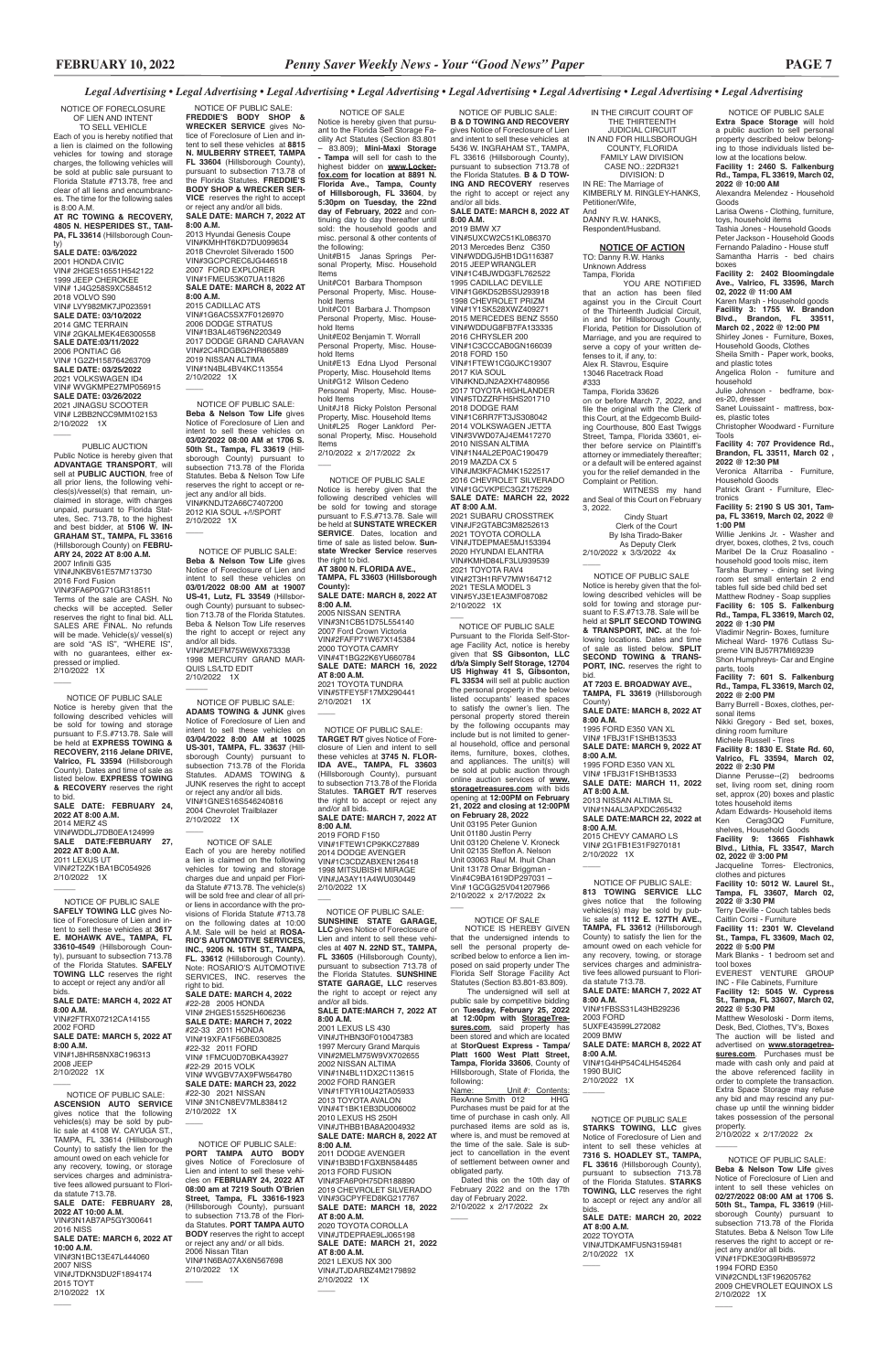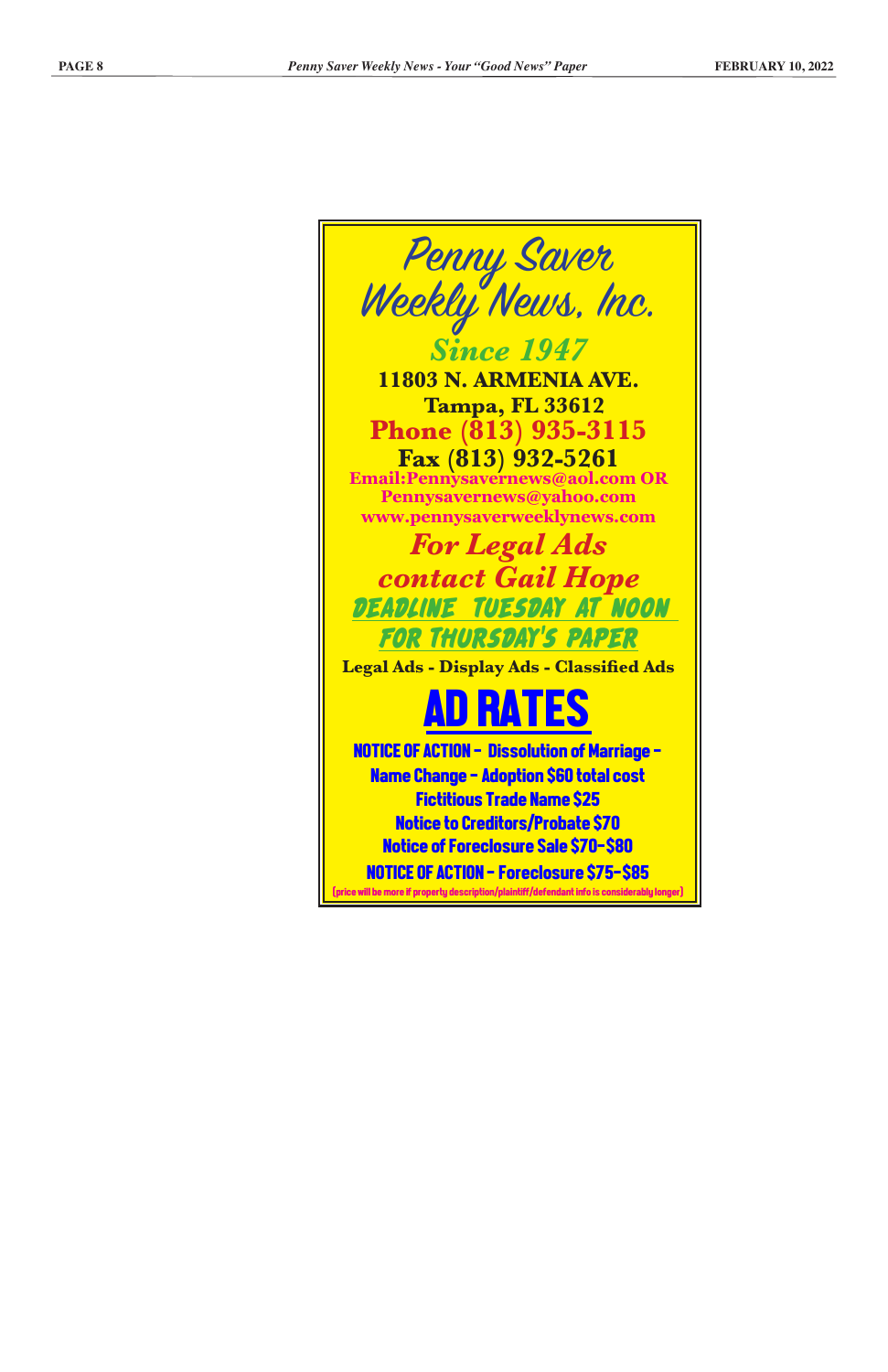### **NOTICE OF ADMINISTRATIVE COMPLAINT**

#### **TO: Earnestine Richardson Case No.: 256449-19-AG Tampa, Florida**

An ADMINISTRATIVE COMPLAINT to suspend or revoke your license(s) and eligibility for licensure and appointment has been filed against you. You have the right to request a hearing pursuant to Sections 120.569 and 120.57(1) and (2), Florida Statutes, by mailing a request for same to the DFS Agency Clerk. Filing with the Agency Clerk may be accomplished via U.S. Mail, express overnight delivery, hand delivery, facsimile transmission, or electronic mail. The address for overnight delivery or hand delivery is DFS Agency Clerk at the Florida Department of Financial Services, 612 Larson Building, 200 East Gaines Street, Tallahassee, Florida 32399-0390. The fax number is (850) 488- 0697. The e-mail is: DFSAgencyClerk@myfloridacfo.com. If a request for hearing is not received by March 24, 2022, the right to a hearing in this matter will be waived and the Chief Financial Officer will dispose of this case in accordance with the law.

 The Treasurer of the State of Florida Department of Insurance Tom Gallagher

2/10/2022 x 3/3/2022 4x

*Legal Advertising • Legal Advertising • Legal Advertising • Legal Advertising • Legal Advertising • Legal Advertising • Legal Advertising • Legal Advertising*

#### NOTICE OF FORECLOSURE OF LIEN AND INTENT

TO SELL VEHICLE Each of you is hereby notified that a lien is claimed on the following vehicles for towing and storage charges, the following vehicles will be sold at public sale pursuant to Florida Statute #713.78, free and clear of all liens and encumbrances. The time for the following sales is 8:00 A.M.

**AT BENFIELD'S WRECKER SERVICE, 4406 N. Thatcher Ave., Tampa, FL 33614** (Hillsborough County). **SALE DATE: FEBRUARY 24, 2022** VIN#1G2ZG57B884238355 PONT / 2008 **SALE DATE: FEBRUARY 25, 2022** VIN#1N4AL3AP5FC225178 NISS / 2015 **SALE DATE: FEBRUARY 28, 2022** VIN#7FARW5H35HE002068 HOND / 2017 VIN#1FAHP35N59W101622 FORD / 2009 VIN#WVWBP7AN0DE560911 VOLK / 2013 **SALE DATE: MARCH 2, 2022** VIN#2HKRW5H37KH418210 HOND / 2019 VIN#3N1BC1CP7AL455904 NISS / 2010 VIN#1N4AL11D55C163094 **NISS / 2005 SALE DATE: MARCH 3, 2022** VIN#1G1PC5SB8D7134214 CHEV / 2013 2/10/2022 1X

 $\overline{\phantom{a}}$ 

#### **NOTICE UNDER FICTITIOUS NAME LAW PURSUANT TO SECTION 865.09, FLORIDA STATUTES**

Notice is hereby given that the undersigned, desiring to engage in business under the fictitious name of

# **RAGAMUFFIN KITTEN BREEDERS**

located at P.O. Box 576, Lutz, FL 33548 intends to register the said name with the Division of Corporations of the Florida Department of State, Tallahassee, Florida.

Florida Bar Number: 0067611 Law Office of Tiffany S. Craig 1936 W. MLK Blvd. Suite 104 Tampa, Florida 33607 Telephone: (813) 247-1460 Fax: (813) 241-2859 E-Mail: tiffanycraig1@hotmail.com Secondary E-Mail: tiffany.craiglawfirm@hotmail.com 2/10/2022 x 2/17/2022 2x  $\overline{\phantom{a}}$ 

 Laura Gregory Secretary/Treasurer 2/10/2022 1X

 $\overline{\phantom{a}}$ 

 $\overline{\phantom{a}}$ 

#### NOTICE OF SALE OF MOTOR **VEHICLE**

#### **NOTICE UNDER FICTITIOUS NAME LAW PURSUANT TO SECTION 865.09, FLORIDA STATUTES**

Notice is hereby given that the undersigned, desiring to engage in business under the fictitious name of

# **RAGTIME CATS**

located at P.O. Box 576, Lutz, FL 33548 intends to register the said name with the Division of Corporations of the Florida Department of State, Tallahassee, Florida.

 Laura Gregory Owner 2/10/2022 1X

 NOTICE OF PUBLIC SALE Notice is hereby given that on MARCH 3, 2022 AT 8:00 A.M. the following vehicles will be sold for towing and storage charges pursuant to F.S. #713.78 2021 DODGE

VIN#2C3CDXBG6MH608034 Sale to be held at TAMPA TRANS-PORT, INC. d/b/a SUPREME TOWING, 3143 N. Florida Ave., Tampa, FL 33603 (Hillsborough County). SUPREME TOWING reserves the right to bid. 2/10/2022 1X

 $\overline{\phantom{a}}$ 

 $\overline{\phantom{a}}$ 

 NOTICE OF PUBLIC SALE Notice is hereby given that on 2/25/2022 at 10:30 am, the following mobile home will be sold at public auction pursuant to F.S. 715.109 1983 SAND HS LFL1AC417002505. Last Tenants: MARILYN YARBROUGH, BRIAN ROBERT ALDERMAN, & HEATH-ER ELIZABETH ALDERMAN and all unknown parties beneficiaries heirs. Sale to be at SUNRISE MHC LLC DBA SUNRISE MO-BILE HOME PARK, 18118 US HIGHWAY 41 NORTH, LUTZ, FL 33549 (Hillsborough County). 813-241-8269. 2/10/2022 x 2/17/2022 2x  $\overline{\phantom{a}}$ 

 NOTICE OF PUBLIC SALE Notice is hereby given that on MARCH 4, 2022 AT 8:00 A.M. the following vehicles will be sold for towing and storage charges pursuant to F.S. #713.78: 1997 BUICK VIN#1G4HP52K1VH498286 2003 VOLKSWAGEN VIN#WVWVD63B33E169155 Sale to be held at TAMPA TRANS-PORT, INC. d/b/a SUPREME TOWING, 3143 N. Florida Ave., Tampa, FL 33603 (Hillsborough County). SUPREME TOWING reserves the right to bid. 2/10/2022 1X

**Legal Notice- Found Items**

1753792-1 Next Bicycle E Dr. MLK Jr. Blvd 1754617-1 Engagement Ring

W Fletcher Ave 1754737-1 Apple I-Phone N 30th Street

Notice of Sale PURSUANT TO CH 713.78 OF THE FLORIDA STATUTES, BE-LOW SAID VEHICLES TO BE SOLD TO SATISFY TOWING AND STORAGE: **SALE TO BE HELD AT: Larsen's Towing and Automotive 4608 N Lois Ave Tampa, FL 33614** (Hillsborough County) **SALE DATE: 2/22/2022 At 9 am**. 1987 Mazda JM1FC3326H0155955 1998 Ford 2FMDA51U0WBB35463 2002 Saturn 1G8JU54F02Y506382 2004 Porsche WP0CA29864U620722 2010 Volks WVWNL7AN8AE514666 2011 Chevrolet 1G1ZC5E1XBF140367 LARSEN'S TOWING AND AU-TOMOTIVE RESERVES THE RIGHT TO ACCEPT OR REJECT ANY AND ALL BIDS. LARSEN'S TOWING AND AUTOMOTIVE RESERVES THE RIGHT TO BID. BIDDING BEGINS AT THE AMOUNT OWED. ALL VEHI-CLES ARE SOLD AS IS. SELLER GUARANTEES NO TITLE. 2/10/2022 1X  $\overline{\phantom{a}}$ 

 NOTICE OF PUBLIC SALE: **RELIANCE TOWING, LLC** gives notice that on 02/28/2022 at 10:00 AM the following vehicles(s) may be sold by public sale at **13849 U.S. HIGHWAY 98 BYP, DADE CITY, FL 33525** (Pasco County) to satisfy the lien for the amount owed on each vehicle for any recovery, towing, or storage services charges and administrative fees allowed pursuant to Florida statute 713.78. 2012 NISSAN VIN#5N1AR1NNXCC604352 2/10/2022 1X  $\overline{\phantom{a}}$  NOTICE OF PUBLIC SALE Notice is hereby given that the following described vehicle will be sold for towing and storage pursuant to F.S.#713.78. Sale will be held at **DENNINGS TOWING, INC.**, 4401 N. FLORIDA AVE., Tampa, FL 33603 (Hillsborough County). Date and time of sale as listed below. **DENNINGS TOW-ING, INC.** reserves the right to bid. **SALE DATE: FEBRUARY 25, 2022 AT 8:00 A.M.** 2013 KIA SOUL VIN#KNDJT2A53D7586028 2/10/2022 1X  $\overline{\phantom{a}}$ \_\_\_\_

1755216-1 1660 I-Phone N Central Ave

1756231-1 LG Smartphone N Franklin Street

1756179-1 Apple I-Phone w/case N Dale Mabry Hwy 1756338-1

US Currency Water Street

 $\overline{\phantom{a}}$ 

Contact E. Honrada-Stacy at the Tampa Police Department, 813- 276-3277. If unclaimed, the property will be retained and used by the City of Tampa. 2/10/2022 x 2/17/2022 2x

IN THE CIRCUIT COURT FOR HILLSBOROUGH COUNTY, FLORIDA PROBATE DIVISION File No.19-CP-003165 Division A IN RE: ESTATE OF LUCY MAE WILLIAMS, Deceased.

## **NOTICE TO CREDITORS**

The administration of the estate of LUCY MAE WIL-LIAMS, deceased, whose date of death was July 21, 2019, is pending in the Circuit Court for HILL-SBOROUGH County, Florida, Probate Division, the address of which is 800 E. Twiggs St., Tampa, Florida 33602. The names and addresses of the personal representative and the personal representative's attorney are set forth below.

GUARANTEES NO TITLE. 2/10/2022 1X  $\overline{\phantom{a}}$ 

> NOTICE OF PUBLIC SALE: **TOMMY'S TOWING AND RE-COVERY INC.** gives notice that on 02/28/2022 at 08:00 AM the following vehicles(s) may be sold by public sale at **TOMMYS TOW-ING AND RECOVERY INC. 7808 N. NEBRASKA AVE., TAMPA, FL 33604** to satisfy the lien for the amount owed on each vehicle for any recovery, towing, or storage services charges and administrative fees allowed pursuant to Florida statute 713.78. VIN#1N4AL2AP6BN429089 2011 NISS 2/10/2022 1X  $\overline{\phantom{a}}$

> All creditors of the decedent and other persons having claims or demands against decedent's estate on whom a copy of this notice is required to be served must file their claims with this court ON OR BEFORE THE LATER OF 3 MONTHS AFTER THE TIME OF THE FIRST PUB-LICATION OF THIS NOTICE OR 30 DAYS AFTER THE DATE OF SERVICE OF A COPY OF THIS NOTICE ON THEM.

All other creditors of the decedent and other persons having claims or demands against decedent's estate must file their claims with this court WITHIN 3 MONTHS AFTER THE DATE OF THE FIRST PUBLICATION OF THIS NOTICE.

The property contained in the storage unit at **Discount Mini Storage of Tampa, 6500 N. 56th St. Tampa, FL 33610** (Hillsborough County) will be sold or otherwise disposed of at **STORAGETREASURES.COM on March 01, 2022 at 11:00AM** or thereafter:

**DISCOUNT MINI STORAGE, 6500 N. 56TH ST., TAMPA, FL. 33610** (Hillsborough County)<br>Unit# Name

<u>Unit# Name Contents</u><br>10 Harry K Kayian HHG, boxes, suitcase, golf clubs, printer 84 Diana Lozano HHG, boxes Purchases must be paid for at the time of purchase in CASH ONLY plus \$100 deposit. All purchased items are sold as is, where is, and must be removed within 48 hours of sale. Sale is subject to cancellation in the event of settlement between owner and obligated party. You must present Identification. 02/10/2022 x 02/17/2022 2x  $\overline{\phantom{a}}$ 

ALL CLAIMS NOT FILED WITHIN THE TIME PERI-ODS SET FORTH IN SECTION 733.702 OF THE FLORIDA PRO-BATE CODE WILL BE FOREVER BARRED.

NOTWITHSTANDING THE TIME PERIODS SET FORTH ABOVE, ANY CLAIM FILED TWO (2) YEARS OR MORE AFTER THE DECEDENT'S DATE OF DEATH IS BARRED. The date of first pub-

NOTICE OF PUBLIC SALE Notice is hereby given that the following described vehicles will be sold Per Florida Statutes 713.78 @ **Action Towing, Inc. of Tampa 11207 Sheldon Rd.,Tampa, FL 33626-4708** (Hillsborough County) (813) 920-2525 **Sale Date and Time: March 10, 2022 at 8:00 AM** 2016 Chevrolet Cruze LT VIN# 1G1PE5SB3G7112863 (L22.0127.56281) **Sale Date and Time: March 11, 2022 at 8:00 AM** 2009 Toyota Highlander VIN# JTEES41A492143108 (S22.0130.56760) 2017 Chevrolet Malibu LT VIN# 1G1ZE5ST5HF121184 (S22.0131.56943) 2009 Suzuki V-Strom 1000 VIN# JS1VT53A592100296 (S22.0201.57080) 2008 Ford F150 FX4 VIN# 1FTPW14528FC02291 (B22.0202.105) 2015 Chrysler 200 VIN# 1C3CCCAB9FN728471 (B22.0203.134) **Sale Date and Time: March 13, 2022 at 8:00 AM** 2013 Hyundai Elantra VIN# 5NPDH4AE4DH209942 (B22.0205.504) **Sale Date and Time: March 14, 2022 at 8:00 AM** 2009 Nissan Altima SL VIN# 1N4AL21E39N517767 (B22.0206.618) 2017 Hyundai Sante Fe Sport VIN# 5NMZU3LBXHH007592 (B22.0206.617) **Sale Date and Time: March 15, 2022 at 8:00 AM** 2013 Toyota Corolla S VIN# 2T1BU4EE5DC004257 (B22.0207.769) Action Towing Inc. of Tampa Reserves The Right To Bid. All Sales Final at 9:00 AM 02/17/2022 1x  $\overline{\phantom{a}}$ 

> lication of this notice is February 10, 2022. Personal Representative: Annette Williams 6908 47th St. N. Tampa, Florida 33610

#### Attorney for Personal Representative: Tiffany S. Craig, Esquire

Pursuant to Florida Statute 713.585, **Mid-Florida Lien And Title Service, LLC**. will sell at public sale for cash the following described vehicle(s) located at lienor's place to satisfy a claim of lien. 2007 HOND VIN: 2HG-FA16547H307355. Lien Amt: \$3647.64. **Lienor/ELITE PLAT-INUM AUTO SERVICES, LLC 3421 W. GREEN ST., TAMPA, FL**  (Hillsborough County) 813-409- 9039. Sale Date: February 28, 2022, 10:00 AM. At Mid Florida Lien & Title Service LLC. 3001 Aloma Ave. Winter Park FL 32792. Said vehicle(s) may be redeemed by satisfying the lien prior to sale date. You have the right to a hearing at any time prior to sale date by filing a demand for hearing in the circuit court. Owner has the right to recover possession of vehicle by posting a bond in accordance with F.S. 559.917. Any proceeds in excess of the amount of the lien will be deposited with the Clerk of Circuit Court in the county where the vehicle is held. 2/10/2022 1X

items, furniture, boxes, clothes, and appliances. The unit(s) will be sold at public auction through online auction services of **www. StorageTreasures.com** with bids opening with bids opening at

#### \_\_\_\_\_\_ **NOTICE UNDER FICTITIOUS NAME LAW PURSUANT TO SECTION 865.09, FLORIDA STATUTES**

Notice is hereby given that the undersigned, desiring to engage in business under the fictitious name of

# **DEVOTED PROPERTY SOLUTIONS** located at

5318 Franklin Reserve, Plant City, FL 33565 intends to register the said name with the Division of Corporations of the Florida Department of State, Tallahassee, Florida.

Joel B. Miller, Jr.

 Kimberly Miller Owners 2/10/2022 1X

Notice of Public Sale PURSUANT TO CH 713.78 OF THE FLORIDA STATUTES, BE-LOW SAID VEHICLES TO BE SOLD TO SATISFY TOWING AND STORAGE AT: **SALE TO BE HELD AT: Crockett's Towing (shop 3) 13601 US Hwy 41 Spring Hill, FL 34610** (Pasco County) **SALE DATE: 2/24/2022 At 8 am**. 2008 Dodge 1B3HB48B28D545391 2010 Ford 1FAHP3FN2AW107395 2013 Nissan 1N4AL3AP4DN518037 2016 MOTI RFVPAP5A4G1120027 2019 Toyota 5YFBURHE9KP929940 2020 KAR 5KTUS161XLF533843 **SALE TO BE HELD AT: Crockett's Towing (shop 4) 7809 US Hwy 301 N Tampa, FL 33637** (Hillsborough County) **SALE DATE: 2/24/2022 At 8 am**. 2006 Chevrolet 1GNES16M966142084 CROCKETT'S TOWING RE-SERVES THE RIGHT TO AC-CEPT OR REJECT ANY AND ALL BIDS. CROCKETT'S TOWING RESERVES THE RIGHT TO BID. BIDDING BEGINS AT THE AMOUNT OWED. ALL VEHI-CLES ARE SOLD AS IS. SELLER GUARANTEES NO TITLE. 2/10/2022 1X

 $\overline{\phantom{a}}$ 

Notice of Sale PURSUANT TO CH 713.78 OF THE FLORIDA STATUTES, BE-LOW SAID VEHICLES TO BE SOLD TO SATISFY TOWING AND STORAGE: **SALE TO BE HELD AT: Riteway Towing 5706 E Broadway Ave Tampa, FL 33619** (Hillsborough County) **SALE DATE: 2/22/2022 At 9 am**. 2001 Dodge 1B4GP25GX1B110052 2003 Toyota 4T1BF28B73U297012 RITEWAY TOWING RESERVES THE RIGHT TO ACCEPT OR RE-JECT ANY AND ALL BIDS. RITE-WAY TOWING RESERVES THE RIGHT TO BID. BIDDING BE-GINS AT THE AMOUNT OWED. ALL VEHICLES ARE SOLD AS IS. SELLER GUARANTEES NO TITLE 2/10/2022 1X

 $\overline{\phantom{a}}$ 

Notice of Sale PURSUANT TO CH 713.78 OF THE FLORIDA STATUTES, BE-LOW SAID VEHICLES TO BE SOLD TO SATISFY TOWING AND STORAGE: **SALE TO BE HELD AT: Professional Towing 3304 E 7th Ave Tampa, FL 33605** sborough County) **SALE DATE: 2/22/2022 At 9 am**. 1988 PARO 1GBKP37W4J3333211 1996 SPET SC00101373 1998 Chevrolet 1GCEK19R7WR146617 2005 Cadillac 1GYEE637350167134 2014 Chevrolet 1G11C5SL8EF202405 2016 Kia 5XXGW4L29GG025988 PROFESSIONAL TOWING RE-SERVES THE RIGHT TO AC-CEPT OR REJECT ANY AND ALL BIDS. PROFESSIONAL TOW-ING RESERVES THE RIGHT TO BID. BIDDING BEGINS AT THE AMOUNT OWED. ALL VEHI-CLES ARE SOLD AS IS. SELLER

 NOTICE OF LIEN SALE NOTICE IS HEREBY GIVEN that the undersigned intends to sell the personal property described below to enforce a lien imposed on said prop-erty under The Florida Self Storage Facility Act Statutes (Section 83.801- 83.809).

 Notice of Public Sale Notice is hereby given that the following described vehicles will be sold Per Florida Statutes 713.78 @ **Action Towing Inc of Pasco dba.. Tatum's Towing & Recovery 8629 Bolton Ave, Hudson, FL 34667 Sale Date and Time: March 10, 2022 at 8:00 AM** 2004 Toyota Avalon XL VIN# 4T1BF28B04U360260 (T22.0127.56329) **Sale Date and Time: March 12, 2022 at 8:00 AM** 2006 Honda Civic EX VIN# 2HGFG11836H538875 (T22.0202.57166) **Sale Date and Time: March 13, 2022 at 8:00 AM** 2004 Chevrolet Venture Plus VIN# 1GNDX03E14D187999 (T22.0205.521) 2013 Hyundai Accent SE VIN# KMHCU5AE4DU079689 (T22.0205.523) Action Towing Inc. of Pasco dba: Tatum's Towing & Recovery Reserves The Right To Bid. All Sales Final at 9:00 AM 02/17/2022 1x  $\overline{\phantom{a}}$  NOTICE OF PUBLIC SALE Pursuant to the Florida Self-Service Storage Facility Act, notice

> NOTICE OF PUBLIC SALE Notice is hereby given that the following described vehicle will be sold for towing and storage pursuant to F.S.#713.78. Sale will be held at **MILLENNIUM TRANS-PORT AND TOWING, INC., 8030 Anderson Rd., Tampa, FL 33634** (Hillsborough County). Date and time of sale as listed below. **MIL-LENNIUM TRANSPORT AND TOWING, INC.** reserves the right to bid. **SALE DATE:MARCH 7, 2022 AT 8:00 A.M.** 2019 Chevrolet VIN#1G1BJ5SM6K7105390 2000 Cadillac Vin #1G6KE57Y7YU340692 2006 Honda vin # 1HGCM56866A106405 2002 Mazda vin # JM3LW28A320306396 2011 Nissan vin # JN8AZ2KR4BT205621 2006 Chevrolet vin #2CNDL63F866077447 2/10/2022 1X

 $\overline{\phantom{a}}$ 

is hereby given that **SS Valrico, LLC d/b/a Simply Self Storage at 1035 Starwood Ave., Valrico, FL 33596** will sell at public auction the personal property in the below-listed occupants' leased spaces to satisfy the owner's lien. The personal property stored therein by the following occupants may include but is not limited to general household, office and personal

**12pm on February 21, 2022 and closing at 12pm on February 28, 2022** .

Unit # 0556 Jessica Borghini Unit # 452453 Amy Charpentier Unit # 2079 Amy Charpentier Unit # 2091 Erasmo De Jesus Unit # 0286 William Frem Unit # 0206 John Suggs Jr. Unit # 0562 Kimberly Taylor 2/10/2022 x 2/17/2022 2x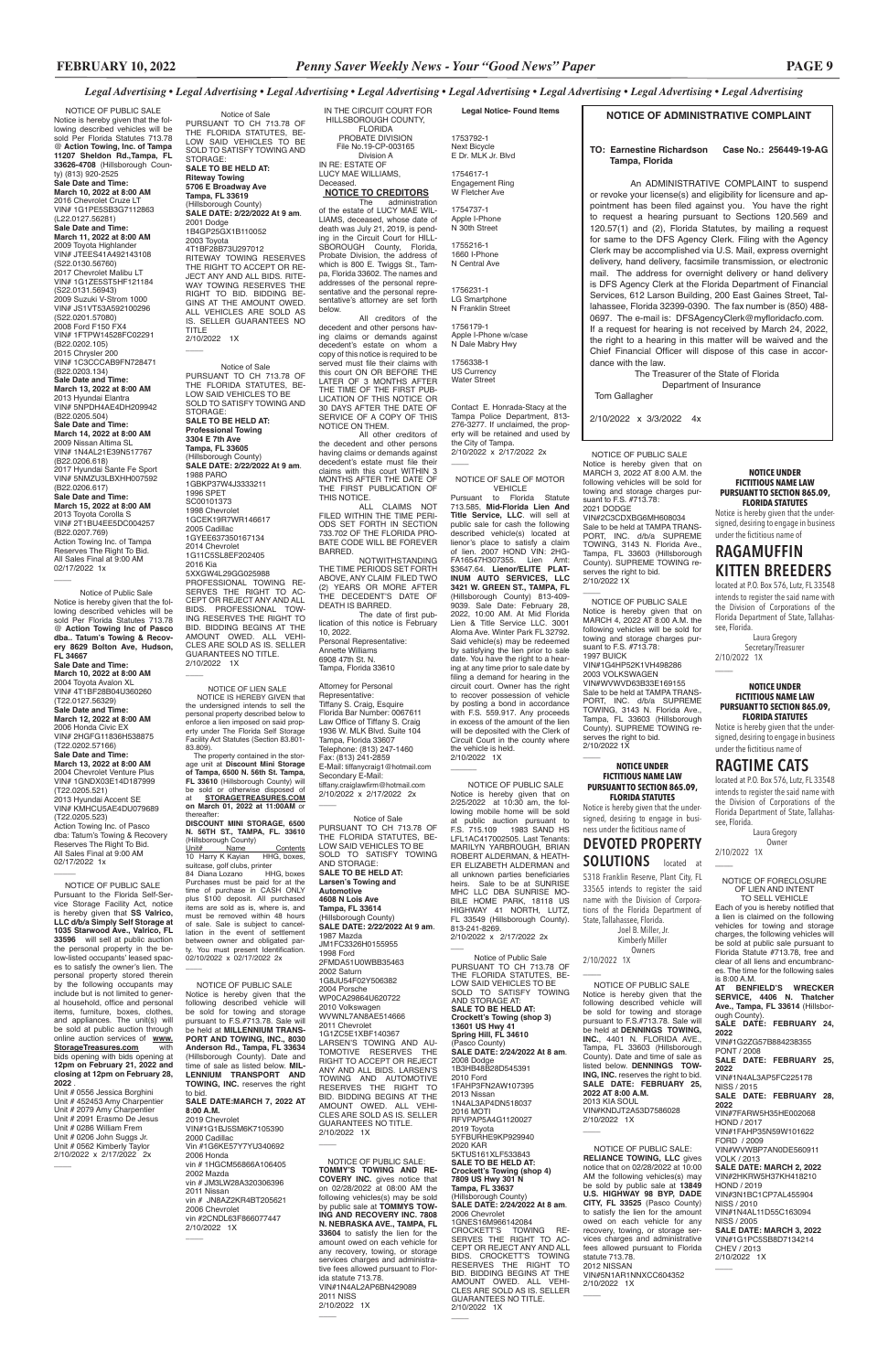IN THE CIRCUIT COURT OF THE THIRTEENTH JUDICIAL CIRCUIT OF THE STATE OF FLORIDA, IN AND FOR HILLSBOROUGH COUNTY GENERAL CIVIL LAW DIVISION Case No.: 21-CA-10219

 Division:F IN RE: THE FORFEITURE OF SIXTEEN THOUSAND SEVEN HUNDRED THIRTY-SEVEN DOLLARS AND 33/100 (\$16,737.33) U.S. CURRENCY SEIZED BY HILLSBOROUGH COUNTY SHERIFF'S OFFICE **CLAIMANT: JAMES E. BURLEY NOTICE OF FORFEITURE PROCEEDINGS**

**TO: JAMES E. BURLEY 1904 E. 20th Avenue**

 CHAD CHRONISTER, as Sheriff of Hillsborough County JILL R. HAMEL, ESQ., Attorney for Hillsborough County Sheriff's Office 2008 East 8th Avenue Post Office Box 3371 Tampa, Florida 33601 (813) 247-0975 Florida Bar No. 583464 jhamel@teamHCSO.com 2/3/2022 x 2/10/2022 2x  $\overline{\phantom{a}}$ 

 **Tampa, Florida 33612** and all persons who claim an interest in: SIXTEEN THOUSAND SEVEN HUNDRED THIRTY-SEV-EN DOLLARS AND 33/100 (\$16,737.33) U.S. CURRENCY; seized on or about November 21, 2021, in Hillsborough County, Florida.

*YOU WILL PLEASE TAKE NOTICE* said property is in the custody of the Hillsborough County Sheriff's Office. Any Claimant desiring to contest the forfeiture of the above-described property shall serve upon the below-signed attorney any responsive pleadings and affirmative defenses within twenty (20) days after receipt of the Complaint for Forfeiture and Order Finding Probable Cause, pursuant to §932.704 (5) (c),Fla. Stat.

PLEASE GOVERN YOURSELVES ACCORDINGLY this 26th day of January, 2022.

ALL CLAIMS NOT<br>-FILED WITHIN THE TIME PERI ODS SET FORTH IN SECTION 733.702 OF THE FLORIDA PRO-BATE CODE WILL BE FOREVER BARRED.

IN THE CIRCUIT COURT FOR HILLSBOROUGH COUNTY, FLORIDA PROBATE DIVISION File No.22-CP-000230 Division A IN RE: ESTATE OF

GEORGE H. WEATHERLY, III, Deceased. **NOTICE TO CREDITORS**

The administra-tion of the estate of GEORGE H. WEATHERLY, III, deceased, whose date of death was November 26, 2021, is pending in the Circuit Court for HILLSBOROUGH County, Florida, Probate Division, the address of which is Post Office Box 3360, Tampa, Florida 33601. The names and addresses of the personal representative and the personal representative's attorney

All other creditors of the decedent and other persons having claims or demands against decedent's estate must file their claims with this court WITHIN 3 MONTHS AFTER THE DATE OF THE FIRST PUBLICATION OF THIS NOTICE.

are set forth below. All creditors of the decedent and other persons having claims or demands against decedent's estate on whom a copy of this notice is required to be served must file their claims with this court WITHIN THE LATER OF 3 MONTHS AFTER THE TIME OF THE FIRST PUBLICATION OF THIS NOTICE OR 30 DAYS AFTER THE DATE OF SERVICE OF A COPY OF THIS NOTICE ON THEM.

NOTWITHSTANDING THE TIME PERIODS SET FORTH ABOVE, ANY CLAIM FILED TWO (2) YEARS OR MORE AFTER THE DECEDENT'S DATE OF DEATH IS BARRED.

 The date of first publication of this notice February 3, 2022. Personal Representative: DOROTHY VOLGENAU 408 Blackhawk Circle Sun City Center, Florida 33573

All other creditors of the decedent and other persons having claims or demands against decedent's estate must file their claims with this court WITHIN 3 MONTHS AFTER THE DATE OF THE FIRST PUBLICATION OF THIS NOTICE.

NOTWITHSTANDING THE TIME PERIODS SET FORTH ABOVE, ANY CLAIM FILED TWO (2) YEARS OR MORE AFTER THE DECEDENT'S DATE OF DEATH IS BARRED.

 The date of first publication of this notice February 3, 2022. Personal Representative: PATRICIA B. WEATHERLY 15721 Aurora Lake Circle Wimauma, Florida 33598

All other creditors of the decedent and other persons having claims or demands against decedent's estate must file their claims with this court WITHIN 3 MONTHS AFTER THE DATE OF THE FIRST PUBLICATION OF THIS NOTICE.

ALL CLAIMS NOT<br>-FILED WITHIN THE TIME PERI ODS SET FORTH IN SECTION 733.702 OF THE FLORIDA PRO-BATE CODE WILL BE FOREVER BARRED.

Attorney for Personal Representative: DALE BREWSTER, ESQUIRE **ATTORNEY** Florida Bar Number: 0082211 948B Cypress Village Boulevard Sun City Center, Florida 33573 Telephone: (813) 633-8772 Fax:(813) 642-0300 E-Mail: dbrewster7@verizon.net Secondary E-Mail: dalebrewsterlaw@gmail.com 2/3/2022 x 2/10/2022 2x \_\_\_

IN THE CIRCUIT COURT FOR HILLSBOROUGH COUNTY, **FLORIDA** PROBATE DIVISION File No.22-CP-000233 Division A IN RE: ESTATE OF HOWARD L. VOLGENAU, JR.,

# Deceased. **NOTICE TO CREDITORS**

The administration of the estate of HOWARD L. VOL-GENAU, JR., deceased, whose date of death was September 10, 2021, is pending in the Cir-cuit Court for HILLSBOROUGH County, Florida, Probate Division, the address of which is Post Office Box 3360, Tampa, Florida 33601. The names and addresses of the personal representative and the personal representative's attorney

are set forth below. All creditors of the decedent and other persons having claims or demands against decedent's estate on whom a copy of this notice is required to be served must file their claims with this court WITHIN THE LATER OF 3 MONTHS AFTER THE TIME OF THE FIRST PUBLICATION OF THIS NOTICE OR 30 DAYS AFTER THE DATE OF SERVICE OF A COPY OF THIS NOTICE ON THEM.

ALL CLAIMS NOT FILED WITHIN THE TIME PERI-ODS SET FORTH IN SECTION 733.702 OF THE FLORIDA PRO-BATE CODE WILL BE FOREVER BARRED.

Attorney for Personal Representative: DALE BREWSTER, ESQUIRE **ATTORNEY** Florida Bar Number: 0082211 948B Cypress Village Boulevard Sun City Center, Florida 33573 Telephone: (813) 633-8772 Fax:(813) 642-0300 E-Mail: dbrewster7@verizon.net Secondary E-Mail: dalebrewsterlaw@gmail.com 2/3/2022 x 2/10/2022 2x

> CHAD CHRONISTER, SHERIFF Hillsborough County, Florida Carla A. Buckley, #223525 Special Deputy 1/20/2022 x 2/10/2022 4x  $\overline{\phantom{a}}$

\_\_\_

IN THE CIRCUIT COURT FOR HILLSBOROUGH COUNTY, FLORIDA PROBATE DIVISION File No.22-CP-000325 Division A IN RE: ESTATE OF DONNA J. GREENAWAY,

Deceased. **NOTICE TO CREDITORS**

The administration of the estate of DONNA J. GREEN-AWAY, deceased, whose date of death was January 1, 2022, is pending in the Circuit Court for HILLSBOROUGH County, Florida, Probate Division, the address of which is Post Office Box 3360, Tampa, Florida 33601. The names and addresses of the personal representative and the personal representative's attorney are set forth below.

 All creditors of the decedent and other persons having claims or demands against decedent's estate on whom a copy of this notice is required to be

WARNING: Rule 12.285, Florida Family Law Rules of Procedure, requires certain automatic disclosure of documents and information. Failure to comply can result in sanctions, including dismissal or striking of pleadings.

NOTICE OF SALE Notice is hereby given that pursuant to the Florida Self Storage Facility Act Statutes (Section 83.801 – 83.809); **Storage Sense - Tampa** will sell for cash to the highest bidder on **www.Locker-fox.com for location at 2425 S. 86th Street, Tampa, County of Hillsborough, FL 33619, by 2:00 pm on Wednesday, the 23rd day of February, 2022** and continuing day to day thereafter until sold: the household goods and misc. personal & other contents of the following:<br>Unit #0809

NOTWITHSTANDING THE TIME PERIODS SET FORTH ABOVE, ANY CLAIM FILED TWO (2) YEARS OR MORE AFTER THE DECEDENT'S DATE OF DEATH IS BARRED.

 The date of first publication of this notice February 3, 2022. Personal Representative: MARY HANCOCK 11524 Monette Road Riverview, Florida 33569

Efrein A Rivera Household / Personal / Misc. Items 2/3/2022 x 2/10/2022 2x

 $\overline{\phantom{a}}$ 

 $\overline{\phantom{a}}$ 

*(Continued on next column)* 

Attorney for Personal Representative: DALE BREWSTER, ESQUIRE ATTORNEY Florida Bar Number: 0082211 948B Cypress Village Boulevard Sun City Center, Florida 33573 Telephone: (813) 633-8772 Fax:(813) 642-0300 E-Mail: dbrewster7@verizon.net Secondary E-Mail: dalebrewsterlaw@gmail.com 2/3/2022 x 2/10/2022 2x

 $\overline{\phantom{a}}$ 

 $\overline{\phantom{a}}$ 

 $\overline{\phantom{a}}$ 

Kristi Proctor 2137 Misc. Items<br>Alvssia Henderson 2172 Alyssia Henderson Misc. Items

### **SHERIFF'S SALE Case No: 14-CA-8351**

Under and by virtue of Execution issued out of and under the Seal of the Circuit Court in and for Hillsborough County, Florida dated September 9, 2021 in a certain cause wherein, Michael Anthony Mortellaro, as the Representative of the Estate of Gloria C. Cooper, a/k/a Gloria Gonzalez Cooper, Plaintiff, against Caribe Health Center, Inc., and Ana Dominguez Defendants. I have levied on and will on February 22, 2022, the same being a legal sales day, at 11:00 a.m. offer for sale at 700 E. Twiggs St., Sheriff's Office, 3rd Floor, Civil Process Section, Tampa, Florida, and sell to the highest and best bidder, for cash, subject to all prior liens or encumbrances the following described Real Property, in Hillsborough County, Florida, to wit:

 $\overline{\phantom{a}}$  NOTICE OF PUBLIC SALE Notice is hereby given that on 2/18/2022 at 10:30 am, the following mobile home will be sold at public auction pursuant to F.S. 715.109 1976 TWINM HS T2392421A & T2392421B. Last Tenants: ANTHONY LAROSA, MARY J RARICK, AND ROBERT M. RARICK and all unknown parties beneficiaries heirs. Sale to be at MHC HACIENDA VILLAGE LLC, 7107 GIBRALTAR AVENUE, NEW PORT RICHEY, FL 34653 (Pasco County). 813-282-5925. 2/3/2022 x 2/10/2022 2x

 $\overline{\phantom{a}}$ 

 $\overline{\phantom{a}}$ 

#### **\*\*PLEASE CONTACT OUR OFFICE 24HRS PRIOR TO SALE DATE DUE TO COVID-19 AT 813-242-5203\*\***

**\*\*CASH, CREDIT CARDS AND CASHIER'S CHECKS ARE THE ONLY FORMS OF PAYMENT AC-CEPTED\*\***

**\*\*\*FOR CASHIER'S CHECK PAYMENTS, YOU MUST ARRIVE NO LATER THAN ONE HOUR PRIOR TO SALE TO ALLOW VERIFICATION OF PAYMENT WITH THE ISSUING BANK. IF HCSO IS UNABLE TO VERIFY THE VALIDITY OF THE CHECK, IT WILL NOT BE ACCEPTED\*\*\***

> Respondent<br>**NOTICE OF ACTION FOR<br>DISSOLUTION OF MARRIAGE** (NO CHILD OR FINANCIAL SUPPORT)

**All Rights, Interest & Title of Property Belonging to Defendant: Ana Dominguez**

**Description of Property: MORGANWOODS GARDEN HOMES UNIT NO 1 LOT 4 BLK 7**

**Address for property: 7605 De Leon Ct, Tampa, FL 33615-2925**

to satisfy said execution and costs.

Ralph S Marcadis, Esq. Attorney for Plaintiff

CHAD CHRONISTER, **SHERIFF** Hillsborough County, Florida Carla A. Buckley, #223525 Special Deputy 1/20/2022 x 2/10/2022 4x

 $\overline{\phantom{a}}$ 

#### **SHERIFF'S SALE Case No: 14-CA-8351**

You must keep the<br>Clerk of the Circuit Court's office notified of your current address. (You may file Notice of Current Address, Florida Supreme Court Approved Family Law Form 12.915.) Future papers in this lawsuit will be mailed to the address on record at the clerk's office.

WARNING: Rule 12.285, Florida Family Law Rules of Procedure, requires certain automatic disclosure of documents and information. Failure to comply can result in sanctions, including dismissal or striking of pleadings. Dated January 21, 2022. CINDY STUART CLERK OF CIRCUIT COURT By:Sherika Virgil Deputy Clerk 1/27/2022 x 2/17/2022 4x  $\overline{\phantom{a}}$ 

Under and by virtue of Execution issued out of and under the Seal of the Circuit Court in and for Hillsborough County, Florida dated September 9, 2021 in a certain cause wherein, Michael Anthony Mortellaro, as the Representative of the Estate of Gloria C. Cooper, a/k/a Gloria Gonzalez Cooper Plaintiff, against Caribe Health Center, Inc., and Ana Dominguez Defendants. I have levied on and will on February 22, 2022, the same being a legal sales day, at 11:00 a.m. offer for sale at 700 E. Twiggs St., Sheriff's Office, 3rd Floor, Civil Process Section, Tampa, Florida, and sell to the highest and best bidder, for cash, subject to all prior liens or encumbrances the following described Real Property, in Hillsborough County, Florida, to wit:

NOTICE OF PUBLIC SALE:<br>CORE AUTOMOTIVE REC **AUTOMOTIVE RECY-CLING SERVICES LLC**. gives notice that on 03/11/2022 at 08:00 AM the following vehicles(s) may be sold by public sale at 3632 LAND O LAKES BLVD.,, LAND O' LAKES, FL 34639 (Pasco County) to satisfy the lien for the amount owed on each vehicle for any recovery, towing, or storage services charges and administrative fees allowed pursuant to Florida statute 713.78. VIN#2G1WB58K281326978

**\*\*PLEASE CONTACT OUR OFFICE 24HRS PRIOR TO SALE DATE DUE TO COVID-19 AT 813-242-5203\*\***

**\*\*CASH, CREDIT CARDS AND CASHIER'S CHECKS ARE THE ONLY FORMS OF PAYMENT AC-CEPTED\*\***

**\*\*\*FOR CASHIER'S CHECK PAYMENTS, YOU MUST ARRIVE NO LATER THAN ONE HOUR PRIOR TO SALE TO ALLOW VERIFICATION OF PAYMENT WITH THE ISSUING BANK. IF HCSO IS UNABLE TO VERIFY THE VALIDITY OF THE CHECK, IT WILL NOT BE ACCEPTED\*\*\***

**All Rights, Interest & Title of Property Belonging to Defendant: Ana Dominguez**

**Description of Property: UN-RECORDED PLANNED UNIT DEVELOPMENT OF SHELDON SHORES IN SEC 26-28-17 FROM NW COR OF NW 1/4 OF SEC 26 RUN S 1060.63 FT E 40 FT TO E R/W OF SHELDON RD CONT E 52.83 FT S 180.85 FT TO POB CONT S 17.23 FT E 59.02 FT N 17.23 FT W 59.02 FT TO POB – A/K/A UNIT #3**

**Address for property: 8105 Sheldon Shores Dr, Tampa, FL 33615**

to satisfy said execution and costs.

Ralph S Marcadis, Esq. Attorney for Plaintiff

IN THE CIRCUIT COURT OF THE THIRTEENTH JUDICIAL CIRCUIT IN AND FOR HILLSBOROUGH COUNTY, FLORIDA Case No.: 22-001031 Division: C-P ARETHA LEEDORA SALEH,

Petitioner

and NEGMELDIN G. SALEH, Respondent

**NOTICE OF ACTION FOR DISSOLUTION OF MARRIAGE** (NO CHILD OR FINANCIAL SUPPORT) TO: NEGMELDIN G. SALEH

Address Unknown YOU ARE NOTIFIED

that an action for Dissolution of Marriage has been filed against you and that you are required to serve a copy of your written defenses, if any, to it on ARE-THA LEEDORA SALEH, whose address is 412 Railroad St. N., Wimauma, FL 33598, on or before February 28, 2022, and file the original with the Clerk of this Court at 800 E. Twiggs St., Suite 101, Tampa, FL 33602, before service on Petitioner or immediately thereafter. If you fail to do so, a default may be entered against you for the relief demanded in the petition. The action is asking

the court to decide how the following real or personal property should be divided: None.

Copies of all court documents in this case, including orders, are available at the Clerk of the Circuit Court's office. You may review these documents upon request.

You must keep the Clerk of the Circuit Court's office notified of your current address. (You may file Notice of Current Address, Florida Supreme Court Ap-proved Family Law Form 12.915.) Future papers in this lawsuit will be mailed to the address on record at the clerk's office.

 Dated January 25, 2022. CINDY STUART CLERK OF CIRCUIT COURT By:Sherika Virgil Deputy Clerk 2/3/2022 x 2/24/2022 4x

 NOTICE OF PUBLIC SALE Notice is hereby given that **RANCH OAKS ESTATES & MINI STORAGE** intends to sell at public sale the personal property described below to enforce a lien imposed on said property under the Florida Self Stor-age Facility Act., Statutes (section 83.80-83.809). The owner will sell at public sale on or after **February 18th, 2022 at 10:00 am on premises at 11940 N US HWY 301, Thonotosassa, FL 33592** the following units said to contain household items: Unit #12 - Jeremy Jann Unit #86 - Christopher Mahurin

The sale may be canceled in the event of settlement. Should it be impossible to dispose of goods on the day of the sale, the sale will be continued on such succeeding sale days thereafter as may be necessary to be completed. Dated 02/03/2022 x 02/10/2022 2x  $\overline{\phantom{a}}$ 

NOTICE OF SALE NOTICE IS HEREBY GIVEN that the undersigned intends to sell the personal property described below to enforce a lien imposed on said property under The Florida Self Storage Facility Act Statutes (Section 83.801-83.809). The undersigned will sell at public sale by competitive bidding on, **02/22/2022 at 10:00 A.M. on lockerfox.com** said property has been stored and which are located at: **iStorage Apollo, 313 Apollo Beach Blvd., Apollo Beach, FL 33572** The following:<br>Name Unit# Name Unit# Contents

Sharon Bernhardt 243 Misc. Items Mical Sanchez 1700 Misc.

Items

Purchases must be paid for at the time of purchase by cash only. All purchased items are sold as is. where is, and must be removed at the time of the sale. Sale is subject to cancellation in the event of settlement between owner and obligated party. 2/3/2022 x 2/10/2022 2x

 NOTICE OF PUBLIC SALE Notice is hereby given that on 02/21/2022 11:00 AM, the following Personal Property will be sold at public auction pursuant to F.S.715.109: 1980 CHAM VIN# 0400516351 Last Known Tenants: Annie Gardner Sale to be held at: Bedrock Little Manatee, LLC 1177 Primrose Peak Drive, Ruskin, FL 33570 (Hillsborough County) (813) 906-

5310

 $\overline{\phantom{a}}$ 

2/3/2022 x 2/10/2022 2x

 NOTICE OF PUBLIC SALE Notice is hereby given that on 2/18/2022 at 10:30 am, the following mobile home will be sold at public auction pursuant to F.S. 715.109 1987 STON HS FLFL-SRBH307906964. Last Tenants: JAMES FRYE A/K/A JAMES ALLEN FRYE AND THOMAS CHIEFFALO and all unknown<br>parties beneficiaries heirs . Sale parties beneficiaries heirs. to be at CASA VERDE MHC LLC, 102 MAGNOLIA LANE, TAMPA, FL 33610 (Hillsborough County). 813-241-8269. 2/3/2022 x 2/10/2022 2x

 NOTICE OF PUBLIC SALE Notice is hereby given that on 2/18/2022 at 10:30 am, the following mobile home will be sold at public auction pursuant to F.S. 715.109 1996 SPAR TV 110BA02R1TA035125. Last Tenants: PETER MACK DOUGLASS and all unknown parties beneficiaries heirs. Sale to be at NHC-FL111, LLC DBA WATERS EDGE RV RESORT, 39146 OTIS ALLEN ROAD, ZEPHRYHILLS, FL 33540 (Pasco County). 813-241-8269. 2/3/2022 x 2/10/2022 2x

IN THE CIRCUIT COURT OF THE THIRTEENTH

JUDICIAL CIRCUIT IN AND FOR HILLSBOROUGH

COUNTY, FLORIDA Case No.: 22-000910 Division: R-P

LIZBETH CHERIZ SOSA,

Petitioner and

 $\overline{\phantom{a}}$ 

EMILY JANE WARDEN,

TO: EMILY JANE WARDEN 2331 W. St. Louis St. #3

 Tampa, FL 33607 YOU ARE NOTIFIED that an action for Dissolution of Marriage has been filed against you and that you are required to serve a copy of your written defenses, if any, to it on LIZBETH CHERIZ SOSA, whose address is 2331 W. St. Louis St. #3, Tampa, FL 33607, on or before February 22, 2022, and file the original with the Clerk of this Court at 800 E. Twiggs St., Suite 101, Tampa, FL 33602, before service on Peti-tioner or immediately thereafter. If you fail to do so, a default may be

served must file their claims with this court WITHIN THE LATER OF 3 MONTHS AFTER THE TIME OF THE FIRST PUBLICATION OF THIS NOTICE OR 30 DAYS AFTER THE DATE OF SERVICE OF A COPY OF THIS NOTICE ON THEM.

entered against you for the relief demanded in the petition.

The action is asking the court to decide how the following real or personal property should be divided: None.

Copies of all court documents in this case, including orders, are available at the Clerk of the Circuit Court's office. You may review these documents upon request.

 NOTICE OF PUBLIC SALE. Notice is hereby given that the following vehicles will be sold at public auction pursuant to F.S.. 713.78 on the sale dates at the locations below at 9:00 a.m. to satisfy towing and storage charges. 2007 DODG 1B3HB28B67D257859 Sale Date:03/07/2022 **Location:TOWPROS TOWING AND RECOVERY LLC**

**2608 S 86TH ST. TAMPA, FL 33619 (Hillsborough County)** Lienors reserve the right to bid. 2/10/2022 1X

2008 CHEV 2/10/2022 1X *SUBSCRIBE* 

# *TO THE*

# *PENNY SAVER TODAY....*

*ONLY \$13.95 PER YEAR for 52 Thursdays! Delivered to your mailbox every Thursday.. Call today to get your paper started 935-3115*

*----------------------*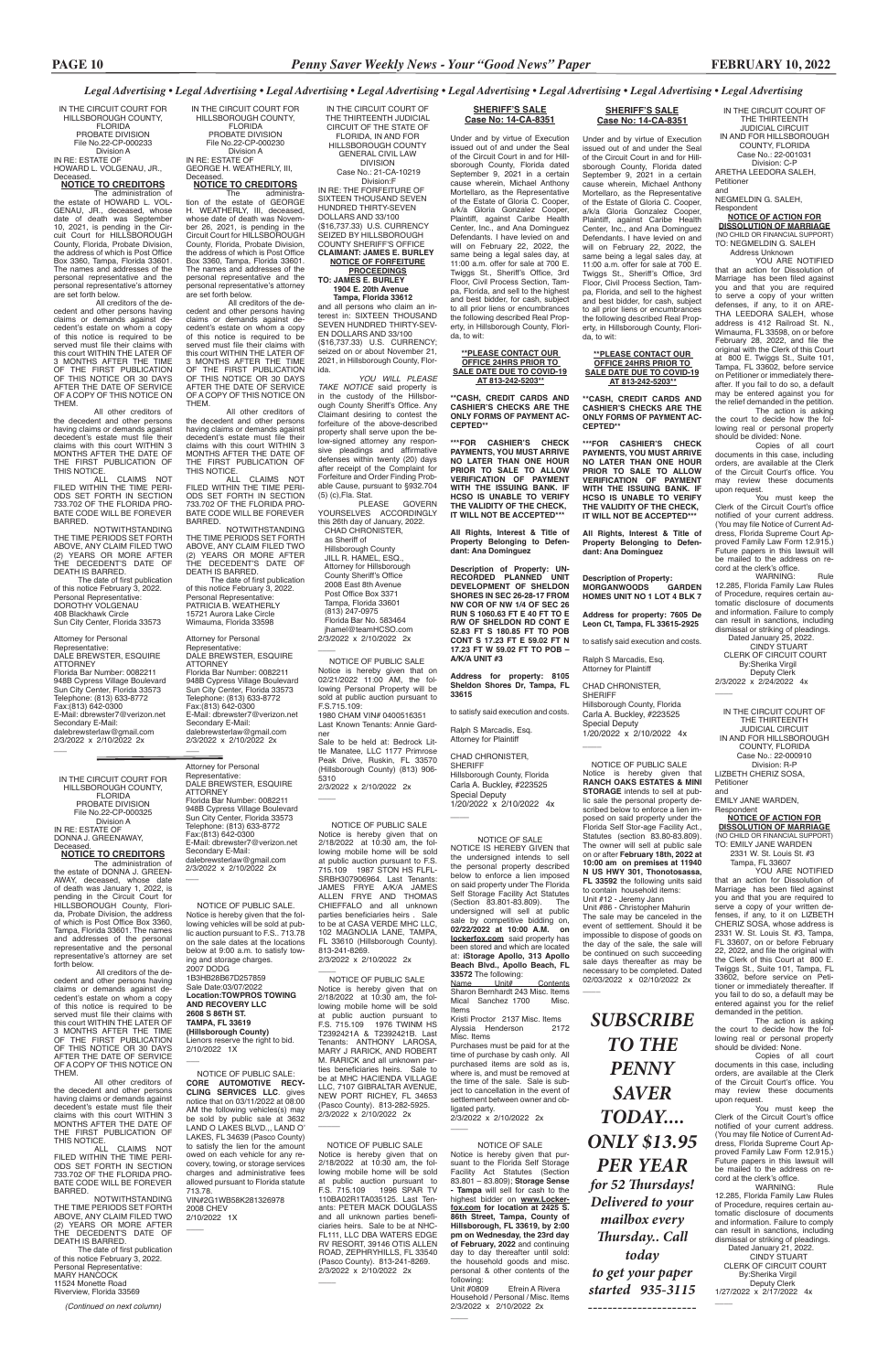**NOTICE OF APPLICATION FOR TAX DEED** The holder of the following tax certificates has filed the certificates for a tax deed to be issued. The certificate numbers and years of issuance, the description of the property, and the names in which it was

assessed are: Folio No. 083885.0001 File No. 2022-194 Certificate No.: 2019 / 10603 Year of Issuance: 2019

Description of Property: BEG AT NW COR OF E 1/4 OF NE 1/4 OF SW 1/4 AND RUN E 993.2 FT TO NE COR OF W 1/2 OF NW 1/4 OF SE 1/4 AND RUN S 1029.2 FT N 43 DEG 39 MIN W 750.6 FT N 51 DEG 10 MIN W 617 FT TO PT S OF BEG AND N TO BEG LESS THAT PART DESC AS BEG AT NE COR OF SW 1/4 OF NW 1/4 OF SE 1/4 RUN S

367 FT N 43 DEG W TO PT 200 FT DUE W OF E LINE OF SW 1/4 OF NW 1/4 OF SE 1/4 THN N TO PT ON LINE OF SW 1/4 OF NW 1/4 OF SE 1/4 200 FT W OF POB THN E 200 FT TO POB AND LESS TR BEG NE COR OF W 1/2 OF NW 1/4 OF SE 1/4 SAID SEC 35 THN S 100 FT THN W 50 FT THN N 100 FT THN E 50 FT TO POB AND LESS COMM NW COR OF SE 1/4 THN S 324.09 FT FOR POB THN S 89 DEG 31 MIN 46 SEC E 331 FT THN S 351.85 FT THN N 42 DEG 49 MIN W 266.17 FT THN N 51 DEG 10 MIN W 192.67 FT THN N 38.51 FT TO POB SEC - TWP - RGE : 35 - 28 - 21 **SUBJECT TO ALL OUTSTANDING TAXES** Name(s) in which assessed: **JOHNNY RAY WHEATON**

**AUSTIN ARDELL OBERMULLER** All of said property being in the County of Hillsborough, State of

Florida.

Unless such certificate shall be redeemed according to law, the property described in such certificate shall be sold to the highest bidder on (3/10/2022) online via the internet at www.hillsborough. realtaxdeed.com. Dated this 20th day of

January, 2022.

 $\overline{\phantom{a}}$ 

CINDY STUART Clerk of the Circuit Court Hillsborough County, Florida Signature by:Travis Hubbard, Deputy Clerk

**NOTICE OF APPLICATION FOR TAX DEED** The holder of the following tax certificates has filed the certificates for a tax deed to be issued. The certificate numbers and years of issuance, the description of the property, and the names in which it was assessed are: Folio No. 203560.0000 File No. 2022-190 Certificate No.: 2019 / 18938 Year of Issuance: 2019 Description of Property:<br>S 207 FT OF N 14 CHS OF SW 1/4 OF<br>SW 1/4 LESS RD R/W<br>SEC - TWP - RGE : 21 - 28 - 22

> If you are a person with a disability who needs any accommodation in order to participate in this proceeding, you are entitled, at no cost to you, to the provision of certain assistance. Please contact the<br>Clerk's ADA Coordinator 601 E. Kennedy Clerk's ADA Coordinator, 601 E. Kennedy Blvd., Tampa, Florida, (813) 276-8100 extension 4205, two working days prior to the date the service is needed; if you are hearing or voice impaired, call 711. 1/27/2022 x 2/17/2022 4x

 Deputy Clerk If you are a person with a disability who needs any accommodation in order to participate in this proceeding, you are entitled, at no cost to you, to the provision of certain assistance. Please contact the Clerk's ADA Coordinator, 601 E. Kennedy Blvd., Tampa, Florida, (813) 276-8100 extension 4205, two working days prior to the date the service is needed; if you are hearing or voice impaired, call 711. 1/27/2022 x 2/17/2022 4x  $\overline{\phantom{a}}$ 

**NOTICE OF APPLICATION FOR TAX DEED** The holder of the following tax certificates has filed the certificates for a tax deed to be issued. The certificate numbers and years of issuance, the description of the property, and the names in which it was assessed are: Folio No. 099519.0000 File No. 2022-193<br>Certificate No.: 2019 / 12329 Certificate No.: 2019 / 12329 Year of Issuance: 2019 Description of Property: SULPHUR SPRINGS LOT 5 AND E 45FT LOT 6 BLOCK 50 PLAT BK / PG : 1 / 111 SEC - TWP - RGE : 24 - 28 - 18 **SUBJECT TO ALL OUTSTANDING TAXES** Name(s) in which assessed: **IGLESIA DE DIOS PENTECOSTAL** 

**MI INC IGLESIA DE DIOS PENTECOSTAL MOVIMIENTO INTERNACIONAL INC**

All of said property being in the County of Hillsborough, State of Florida.

Unless such certificate shall be redeemed according to law, the property described in such certificate<br>shall be sold to the highest bidder on<br>(3/10/2022) online via the internet at <u>www.</u> hillsborough.realtaxdeed.com.

Dated this 20th day of January, 2022. CINDY STUART Clerk of the Circuit Court

 Hillsborough County, Florida Signature by:Travis Hubbard, Deputy Clerk

**FOR TAX DEED**<br>The holder of the following tax certificates<br>has filed the certificates for a tax deed to be issued. The certificate numbers and years of issuance, the description of the property, and the names in which it was assessed are: Folio No. 149103.0000

> If you are a person with a disability who needs any accommodation in order to participate in this proceeding, you are entitled, at no cost to you, to the provision of certain assistance. Please contact the<br>Clerk's ADA Coordinator, 601 E. Kennedy Clerk's ADA Coordinator, 601 E. Kennedy Blvd., Tampa, Florida, (813) 276-8100 extension 4205, two working days prior to the date the service is needed; if you are hearing or voice impaired, call 711. 1/27/2022 x 2/17/2022 4x \_\_\_\_

Name(s) in which assessed:<br>JEAN DANNER **JEAN DANNER MELVIN OLIVER DANNER JR JEAN L DANNER**

 Clerk of the Circuit Court Hillsborough County, Florida Signature by:Travis Hubbard, Deputy Clerk

 File No. 2022-186 Certificate No.: 2019 / 9270 Year of Issuance: 2019 Description of Property:<br>N 1/2 OF SW 1/4 OF NW 1/4 OF NW 1/4<br>LESS N 150 FT OF W 320.43 FT THERE-<br>OF AND LESS S 160 FT OF N 310 FT

**SUBJECT TO ALL OUTSTANDING TAXES** Name(s) in which assessed:

**LEVIN SHAPIRO LLC STRESS FREE MANAGEMENT TRUST-EE PLANT CITY LAND CMB MAY 2020 TRUST, TRUSTEE**

All of said property being in the County of Hillsborough, State of Florida.

Unless such certificate shall be redeemed according to law, the property described in such certificate shall be sold to the highest bidder on (3/10/2022) online via the internet at www. hillsborough.realtaxdeed.com. Dated this 20th day of

January, 2022. CINDY STUART

Clerk of the Circuit Court Hillsborough County, Florida Signature by:Travis Hubbard,

**FOR TAX DEED**<br>The holder of the following tax certificates has filed the certificates for a tax deed to be issued. The certificate numbers and years of issuance, the description of the property, and the names in which it was .<br>sessed are: Folio No. 029798.0000 File No. 2022-185 Certificate No.: 2019 / 2849 Year of Issuance: 2019 Description of Property: PINE CREST VILLA ADDITION NO 4 LOT 312 BLOCK N PLAT BK / PG : 20 / 10 SEC - TWP - RGE : 33 - 28 - 18 **SUBJECT TO ALL OUTSTANDING** 

 Signature by:Travis Hubbard, Deputy Clerk

> **NOTICE OF APPLICATION FOR TAX DEED** The holder of the following tax certificates has filed the certificates for a tax deed to be issued. The certificate numbers and years of issuance, the description of the

 $\overline{\phantom{a}}$ 

property, and the names in which it was assessed are: Folio No. 088912.0800

File No. 2022-189<br>Certificate No.: 2019 / 11361

 Certificate No.: 2019 / 11361 Year of Issuance: 2019 Description of Property: S 1/2 OF SE 1/4 OF NE 1/4 OF NE 1/4 SEC - TWP - RGE : 18 - 32 - 21 **SUBJECT TO ALL OUTSTANDING TAXES** Name(s) in which assessed:

**ANTHONY J ZERBO CANDY LYNN ZERBO**

All of said property being in the County of Hillsborough, State of Florida.

TO POBN 44.34 FT E 64.64 FT S 44.34 FT<br>AND W 64.64 FT TO POB LESS W 48.32<br>FT THEREOF .....A/K/A LOT 4 BLDG 4<br>PLAT BK / PG : 31 / 51 SEC - TWP - RGE : 07 - 28 - 19 **SUBJECT TO ALL OUTSTANDING** 

> Unless such certificate shall be redeemed according to law, the property described in such certificate shall be sold to the highest bidder on (3/10/2022)<br>online via the internet at <u>www.hillsborough.</u> realtaxdeed.com. Dated this 20th day of

January, 2022.

 CINDY STUART Clerk of the Circuit Court Hillsborough County, Florida Signature by:Travis Hubbard, Deputy Clerk

<u>sem</u>.<br>Dated this 20th day of January, 2022. CINDY STUART

> If you are a person with a disability who needs any accommodation in order to participate in this proceeding, you are entitled, at no cost to you, to the provision of certain assistance. Please contact the Clerk's ADA Coordinator, 601 E. Kennedy Blvd., Tampa, Florida, (813) 276-8100 extension 4205, two working days prior to the date the service is needed; if you are hearing or voice impaired, call 711. 1/27/2022 x 2/17/2022 4x

 $\overline{\phantom{a}}$ 

#### **NOTICE OF APPLICATION**

 $\overline{\phantom{a}}$ 

 File No. 2022-188 Certificate No.: 2019 / 14885 Year of Issuance: 2019

Description of Property: SEMINOLE CREST ADDITION LOT 5 BLOCK 5 PLAT BK / PG : 32 / 78 SEC - TWP - RGE - 30 - 28 - 19 **SUBJECT TO ALL OUTSTANDING TAXES**

All of said property being in the County of Hillsborough, State of Florida.

#### PLAT BK / PG : 122 / 198 SEC - TWP - RGE : 10 - 31 - 20 **SUBJECT TO ALL OUTSTANDING TAXES** Name(s) in which assessed:<br>GREGORY JACKS

Unless such certificate shall be redeemed according to law, the prop-erty described in such certificate shall be sold to the highest bidder on (3/10/2022) online via the internet at www.hillsborough.

realtaxdeed.com. Dated this 20th day of January, 2022. CINDY STUART

needs any accommodation in order to participate in this proceeding, you are entitled, at no cost to you, to the provision of certain assistance. Please contact the Clerk's ADA Coordinator, 601 E. Kennedy Blvd., Tampa, Florida, (813) 276-8100 extension 4205, two working days prior<br>to the date the service is needed; if you<br>are hearing or voice impaired, call 711.<br>1/27/2022 x 2/17/2022 4x

> If you are a person with a disability who needs any accommodation in order to participate in this proceeding, you are entitled, at no cost to you, to the provision of certain assistance. Please contact the Clerk's ADA Coordinator, 601 E. Kennedy Blvd., Tampa, Florida, (813) 276-8100 extension 4205, two working days prior to the date the service is needed; if you are hearing or voice impaired, call 711. 1/27/2022 x 2/17/2022 4x

**FOR TAX DEED** The holder of the following tax certificates has filed the certificates for a tax deed to be issued. The certificate numbers and years of issuance, the description of the property, and the names in which it was<br>assessed are:

**NOTICE OF APPLICATION FOR TAX DEED** The holder of the following tax certificates has filed the certificates for a tax deed to be issued. The certificate numbers and years of issuance, the description of the property, and the names in which it was assessed are: Folio No.076800.0300

OF W 574.50 FT THEREOF AND LESS W 30 FT FOR BELL SHOALS ROAD AND LESS E 167.36 FT OF W 487.79 FT OF N 150 FT OF N 1/2 OF SW 1/4 OF NW 1/4 OF NW 1/4 AND LESS ADT'L RD R/W SEC - TWP - RGE : 24 - 30 - 20 **SUBJECT TO ALL OUTSTANDING TAXES** Name(s) in which assessed:

**MATOS LIVING TRUST MATOS LIVING TRUST DATED JAN 29 2007**

All of said property being in the County of Hillsborough, State of

Florida. Unless such certificate shall be redeemed according to law, the prop-erty described in such certificate shall be sold to the highest bidder on (3/10/2022) online via the internet at www.hillsborough. realtaxdeed.com. Dated this 20th day of

January, 2022. CINDY STUART Clerk of the Circuit Court Hillsborough County, Florida

Signature by:Travis Hubbard, Deputy Clerk If you are a person with a disability who

needs any accommodation in order to participate in this proceeding, you are entitled, at no cost to you, to the provision of certain assistance. Please contact the Clerk's ADA Coordinator, 601 E. Kennedy Blvd., Tampa, Florida, (813) 276-8100 extension 4205, two working days prior to the date the service is needed; if you are hearing or voice impaired, call 711. 1/27/2022 x 2/17/2022 4x

# **NOTICE OF APPLICATION**

 $\overline{\phantom{a}}$ 

Dated this 20th day of January, 2022.

If you are a person with a disability who needs any accommodation in order to participate in this proceeding, you are entitled, at no cost to you, to the provision of certain assistance. Please contact the Clerk's ADA Coordinator, 601 E. Kennedy Blvd., Tampa, Florida, (813) 276-8100 extension 4205, two working days prior<br>to the date the service is needed; if you<br>are hearing or voice impaired, call 711.<br>1/27/2022 x 2/17/2022 4x  $\overline{\phantom{a}}$ 

**NOTICE OF APPLICATION<br>
<b>FOR TAX DEED**<br>The holder of the following tax certificates<br>has filed the certificates for a tax deed to be issued. The certificate numbers and years of issuance, the description of the property, and the names in which it was assessed are:<br>Folio No. 088529.0300

> **TAXES** Name(s) in which assessed: **DUNCAN LAND AND DEVELOPMENT INC**

All of said property being in the County of Hillsborough, State of Florida.

> **JENNA SCHUH** HOUSEHOLD ITEMS

 $\overline{\phantom{a}}$ 

Customer Name Unit# Contents<br>NANCY STROUD UNIT 2408

HOUSEHOLD ITEMS<br>JENNA SCHUH UNIT 0835

Unless such certificate shall be redeemed according to law, the prop-erty described in such certificate shall be sold to the highest bidder on (3/10/2022) online via the internet at www.hillsborough.

realtaxdeed.com. Dated this 20th day of January, 2022.<br>CINDY STUART CINDY STUART Clerk of the Circuit Court Hillsborough County, Florida

> The public sale will be conducted online @storagetreasures.com at 09:00 am on **Friday, February 18, 2022 at Plant City Saver Storage, 3010 James L. Redman Pkwy., Plant City, FL 33563** (Hillsborough County). 2/3/2022 x 2/10/2022 2x  $\overline{\phantom{a}}$

NOTICE OF SALE NOTICE IS HEREBY GIVEN that the undersigned intends to sell the personal property described below to enforce a lien imposed on said property under The Florida Self Storage Facility Act Statutes (Section 83.801- 83.809). The undersigned will sell at public sale by competitive bidding on **Tuesday, FEBRUARY 22, 2022 at 12:00pm**  with **StorageTreasures.com**, said<br>property has been stored and property has been stored

If you are a person with a disability who needs any accommodation in order to participate in this proceeding, you are entitled, at no cost to you, to the provision of certain assistance. Please contact the Clerk's ADA Coordinator, 601 E. Kennedy Blvd., Tampa, Florida, (813) 276-8100 extension 4205, two working days prior to the date the service is needed; if you are hearing or voice impaired, call 711. 1/27/2022 x 2/17/2022 4x

> which are located at **STORQUEST on 6207 W. Hillsborough Ave., Tampa, FL 33634**, County of Hillsborough, State of Florida, the following:<br>Name:

**NOTICE OF APPLICATION FOR TAX DEED**

The holder of the following tax certificates has filed the certificates for a tax deed to be issued. The certificate numbers and years of issuance, the description of the property, and the names in which it was<br>assessed are: assessed are: Folio No. 036089.5032 File No. 2022-184 Certificate No.: 2019 / 3701

> Name: Unit #: Contents: Kodo Enterprises, Inc. K42 HHG Milagros Caballero F03 HHG<br>Andrew Golightly M15 HHG Andrew Golightly M15 HHG<br>Jermaine Reaves FF04 HHG Jermaine Reaves FF04 HHG **Juan Llanes** K09 HHG<br>Andy Rodriguez B27 HHG Andy Rodriguez B27 HHG<br>Sally Ellis C20 HHG Sally Ellis C20 HHG<br>Carlos Gonsalez K32 HHG Carlos Gonsalez Purchases must be paid for at the time of purchase in cash or credit card only. All purchased items are sold as is, where is, and must be removed at the time of the sale. Sale is subject to cancellation in the event of settlement between owner and obligated party. Dated this 3rd day of February 2022 and the 13th day of January 2022. 2/3/2022 x 2/10/2022 2x

 $\overline{\phantom{a}}$ 

 Year of Issuance: 2019 Description of Property: HAPSHIRE VILLAS UNREC TNHSE PLAT IN HANKINS ACRES BEG AT NW COR OF LOT 1 BLK 1 HANKINS ACRES RUN E 606.20 FT ALG N BDRY OF SD LOT 1 S 300.7 FT W 173.76 FT N 7.82 FT

**TAXES** Name(s) in which assessed:

**RLN INVESTMENT HOLDINGS LLC TRUSTEE RLN INVESTMENT HOLDINGS LLC** 

**TRUSTEE 1927 OXNARD COURT LAND TRUST DATED JULY 8 2020**

All of said property being in the County of Hillsborough, State of Florida.

Unless such certificate shall be redeemed according to law, the property described in such certificate shall be sold to the highest bidder on (3/10/2022)<br>online via the internet at <u>www.hillsborough.</u> realtaxdeed.com.

Clerk of the Circuit Court

 Hillsborough County, Florida Signature by:Travis Hubbard, Deputy Clerk If you are a person with a disability who

needs any accommodation in order to participate in this proceeding, you are entitled, at no cost to you, to the provision of certain assistance. Please contact the<br>Clerk's ADA Coordinator, 601 E. Kennedy Clerk's ADA Coordinator, 601 E. Kennedy Blvd., Tampa, Florida, (813) 276-8100 extension 4205, two working days prior to the date the service is needed; if you are hearing or voice impaired, call 711. 1/27/2022 x 2/17/2022 4x

# **NOTICE OF APPLICATION FOR TAX DEED**

 $\overline{\phantom{a}}$ 

The holder of the following tax certificates has filed the certificates for a tax deed to be issued. The certificate numbers and years of issuance, the description of the property, and the names in which it was assessed are:

 Folio No. 038945.5428 File No. 2022-182 Certificate No.: 2019 / 4713 Year of Issuance: 2019 Description of Property: PLACE ONE A CONDOMINIUM UNIT 214 TYPE F .00438 UNDIVIDED INTEREST IN COMMON ELEMENTS EXPENSES AND SURPLUS PLAT BK / PG : 3 / 45 SEC - TWP - RGE : 27 - 28 - 19 **SUBJECT TO ALL OUTSTANDING TAXES** Name(s) in which assessed: **PLACE ONE CONDOMINIUM ASSOCI-**

**ATION INC**

All of said property being in the County of Hillsborough, State of Florida.

Unless such certificate shall be redeemed according to law, the property described in such certificate<br>shall be sold to the highest bidder on<br>(3/10/2022) onlineviatheinternet at www. hillsborough.realtaxdeed.com. Dated this 20th day of

January, 2022. CINDY STUART Clerk of the Circuit Court Hillsborough County, Florida Signature by:Travis Hubbard, Deputy Clerk

If you are a person with a disability who needs any accommodation in order to participate in this proceeding, you are entitled, at no cost to you, to the provision

of certain assistance. Please contact the Clerk's ADA Coordinator, 601 E. Kennedy Blvd., Tampa, Florida, (813) 276-8100 extension 4205, two working days prior to the date the service is needed; if you are hearing or voice impaired, call 711. 1/27/2022 x 2/17/2022 4x

 $\overline{\phantom{a}}$ 

**NOTICE OF APPLICATION FOR TAX DEED**<br>The holder of the following tax certificates<br>has filed the certificates for a tax deed to be issued. The certificate numbers and years of issuance, the description of the property, and the names in which it was assessed are: Folio No. 077687.8930 File No. 2022-180 Certificate No.: 2019 / 9672 Year of Issuance: 2019<br>Description of Property: Description of Property: WATERLEAF PHASE 2C LOT 17 BLOCK 8

**GREGORY JACKS DEBRA JACKS** All of said property being in the County of Hillsborough, State of Florida.

Unless such certificate shall be redeemed according to law, the property described in such certificate shall be sold to the highest bidder on (3/10/2022) online via the internet at www. hillsborough.realtaxdeed.com. Dated this 20th day of

January, 2022. CINDY STUART Clerk of the Circuit Court

 Hillsborough County, Florida Signature by:Travis Hubbard, Deputy Clerk If you are a person with a disability who

# **NOTICE OF APPLICATION**

assessed are: Folio No. 074000.0000 File No. 2022-179 Certificate No.: 2019 / 8912 Year of Issuance: 2019

 $\overline{\phantom{a}}$ 

Description of Property: TRACT BEG 522.75 FT S OF NE COR OF NW 1/4 & RUN W 137.5 FT S 119.25 FT E 137.5 FT AND N 119.25 FT TO BEG SEC - TWP - RGE : 08 - 30 - 20 **SUBJECT TO ALL OUTSTANDING TAXES** Name(s) in which assessed: **SHEILA POLK**

**SHEILA E POLK GEORGE D POLK**

All of said property being in the County of Hillsborough, State of Florida.

Unless such certificate shall be redeemed according to law, the property described in such certificate<br>shall be sold to the highest bidder on<br>(3/10/2022)onlineviatheinternetat<u>www.</u> hillsborough.realtaxdeed.com. Dated this 20th day of

January, 2022.

 CINDY STUART Clerk of the Circuit Court Hillsborough County, Florida Signature by:Travis Hubbard, Deputy Clerk If you are a person with a disability who needs any accommodation in order to participate in this proceeding, you are entitled, at no cost to you, to the provision of certain assistance. Please contact the Clerk's ADA Coordinator, 601 E. Kennedy Blvd., Tampa, Florida, (813) 276-8100 extension 4205, two working days prior to the date the service is needed; if you are hearing or voice impaired, call 711. 1/27/2022 x 2/17/2022 4x

 $\overline{\phantom{a}}$ 

 Folio No. 088529.0300 File No. 2022-177 Certificate No.: 2019 / 11277 Year of Issuance: 2019 Description of Property: N 1/2 OF N 406.154 FT OF E 214.5 FT OF NE 1/4 OF SE 1/4 OF SE 1/4 SEC - TWP - RGE : 08 - 31 - 21 **SUBJECT TO ALL OUTSTANDING TAXES** Name(s) in which assessed: **S TRACEY MCCAULEY TRACEY S MCCAULEY KIMBERLY SMITH HYSNI DANA A SMITH WESTEY A SMITH**

**KIMBERLY SMITH HYSNI AS TRUSTEE OF THE KSH FAMILY TRUST** All of said property being

in the County of Hillsborough, State of Florida. Unless such certificate

shall be redeemed according to law, the property described in such certificate shall be sold to the highest bidder on (3/10/2022) online via the internet at www. hillsborough.realtaxdeed.com. Dated this 20th day of

January, 2022. CINDY STUART Clerk of the Circuit Court Hillsborough County, Florida Signature by:Travis Hubbard,

 Deputy Clerk If you are a person with a disability who needs any accommodation in order to participate in this proceeding, you are entitled, at no cost to you, to the provision of certain assistance. Please contact the Clerk's ADA Coordinator, 601 E. Kennedy Blvd., Tampa, Florida, (813) 276-8100 extension 4205, two working days prior to the date the service is needed; if you are hearing or voice impaired, call 711. 1/27/2022 x 2/17/2022 4x

**NOTICE OF APPLICATION FOR TAX DEED**

The holder of the following tax certificates has filed the certificates for a tax deed to be issued. The certificate numbers and years of issuance, the description of the roperty, and the names in which it was assessed are: Folio No. 095516.0000 File No. 2022-176 Certificate No.: 2019 / 12086 Year of Issuance: 2019 Description of Property: NORTH TAMPA ACREAGE N 1/2 OF THE FOLLOWING DESC TRACT E 265 FT OF N 1/2 OF LOT 2 LESS N 107 FT AND LESS R/W<br>PLAT BK / PG : 11 / 84<br>SEC - TWP - RGE : 13 - 28 - 18<br>**SUBJECT TO ALL OUTSTANDING TAXES** Name(s) in which assessed:

#### **RASSI ENTERPRISE LLC**

All of said property being in the County of Hillsborough, State of Florida.

Unless such certificate shall be redeemed according to law, the property described in such certificate shall be sold to the highest bidder on (3/10/2022) online via the internet at www.hillsborough. realtaxdeed.com.

 CINDY STUART Clerk of the Circuit Court Hillsborough County, Florida Signature by:Travis Hubbard, Deputy Clerk

> NOTICE OF PUBLIC SALE NOTICE IS HEREBY GIVEN that **WESTCHASE SELF STORAGE** intends to sell personal property described below to enforce a lien imposed on said property under the Florida Self Storage Facility Act (Section 83.806). The owner will sell at public sale on the **15th day of February, 2022 at 10:45 A.M. at 11610 Countryway Blvd., Tampa, FL 33626** (Hillsborough

County) the following:

NANCY STROUD

Sale subject to cancellation in event of settlement. Should it be impossible to dispose of these goods on the day of sale, the sale will be continued on such seceding sale days thereafter as may be necessary to complete the sale. 1/27/2022 x 2/3/2022 2x

 Notice of Public Sale Public Notice is hereby given, that we will sell or otherwise dispose of the contents of the following self-storage units in order to satisfy the delinquent storage lien placed in accordance with the State of Florida Statute 83.806. Unit# Name Contents 150 Angel Sullivan personal items 147 Traci Shamburger personal items

Effective February 15, 2022 Steven Schweinshaupt, MD

 $\overline{\phantom{a}}$ 

will no longer be practicing medicine at WellMed at Sheldon. Patients may continue care at WellMed at Sheldon.

For questions or copies of medical records call: 813-926-2177

WellMed at Sheldon 11924 Sheldon Rd. Tampa, FL 33626 813-926-2177

1/20/2022 x 2/10/2022 4x

 NOTICE OF PUBLIC SALE Notice is hereby given that on 02/21/2022 11:00 AM, the following Personal Property will be sold at public auction pursuant to F.S.715.109: 1958 CASAM VIN# 294829 Last Known Tenants: APRIL ANN AZAR 1959 GRAT VIN# 436X1872 Last Known Tenants: VERNA MAE

TYLER Sale to be held at: Bedrock Win-

ters LLC, 38022 Winter Dr Zephyrhills, FL 33542 (Pasco County) (813) 782-1615 2/3/2022 x 2/10/2022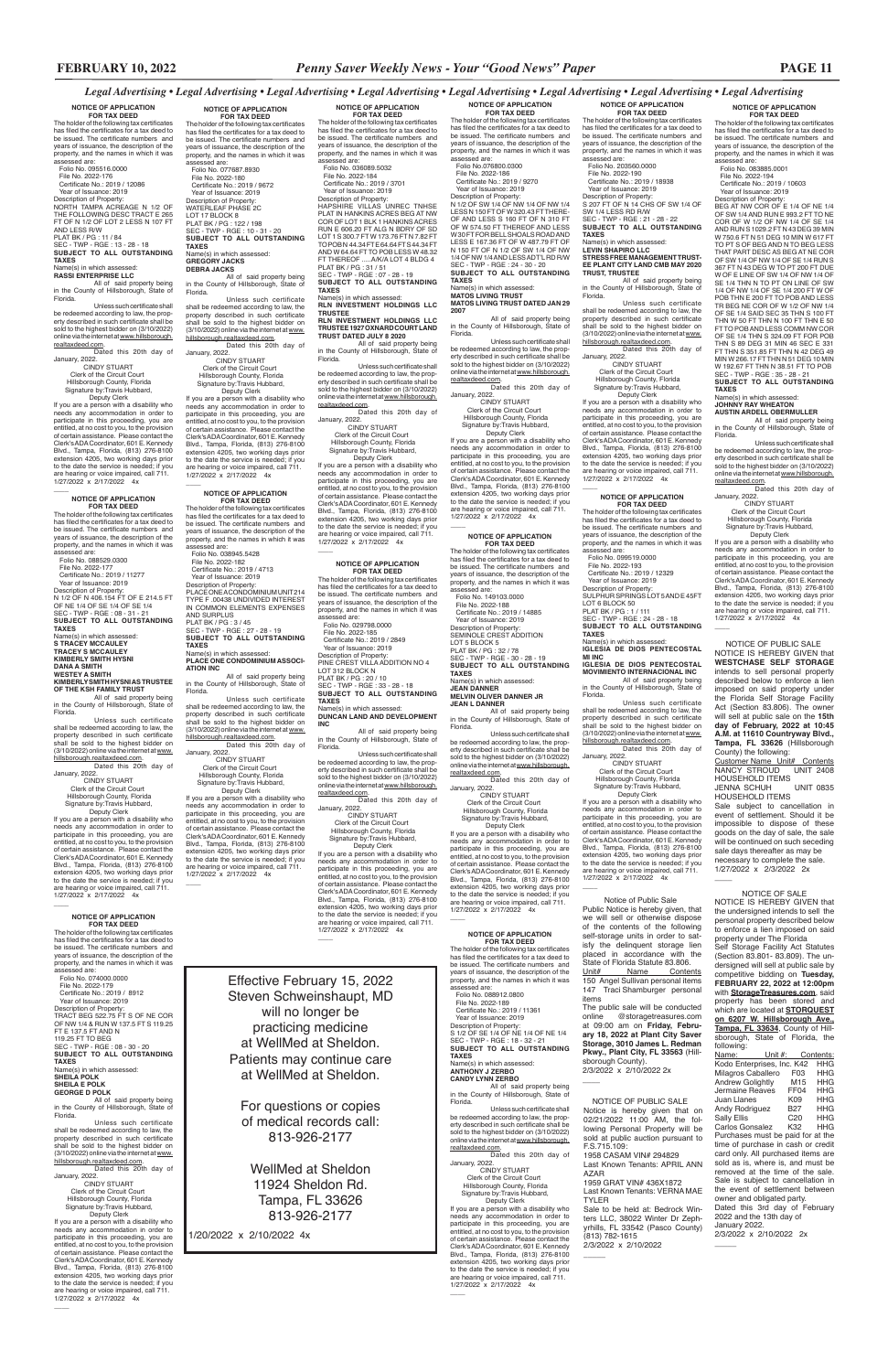IN THE CIRCUIT COURT OF THE THIRTEENTH JUDICIAL **CIRCUIT** IN AND FOR HILLSBOROUGH COUNTY, FLORIDA Case No.: 21-CA-5275 Division:

GERMAN AMERICAN CLUB OF TAMPA, INC. a/k/a DEUTSCH AMERIKANISCHER VEREIN OF TAMPA, INC., Plaintiff,

vs.

DORA OELSNER, THE ESTATE OF DORA OELSNER, UNKNOWN HEIRS OF DORA OELSNER, MARTHA OELSNER, THE ES-TATE OF MARTHA OELSNER, UNKNOWN HEIRS OF MAR-THA OELSNER, LILLIAN ARM-STRONG, THE ESTATE OF LIL-LIAN ARMSTRONG, UNKNOWN HEIRS OF LILLIAN ARM-STRONG, CITY OF TAMPA, and TAMPA ELECTRIC COMPA-NY,

YOU ARE NOTIFIED that an action to quiet title on the following property in Hillsborough

#### Defendants.

#### **NOTICE OF ACTION**

TO: DORA OELSNER 6111 N. ROME AVE TAMPA, FLORIDA 33604

THE ESTATE OF DORA **OELSNER** c/o MARTHA OELSNER, its Testatrix 6111 N ROME AVE TAMPA, FLORIDA 33604

has been filed against you and that you are required to serve a copy of your written defenses, if any, to it<br>on The Law Office of C.W. Wick-The Law Office of  $CM$ 

UNKNOWN HEIRS OF DORA OELSNER 6111 N ROME AVE TAMPA, FLORIDA 33604

MARTHA OELSNER 6111 N ROME AVE TAMPA, FLORIDA 33604

THE ESTATE OF MARTHA OELSNER 6111 N ROME AVE TAMPA, FLORIDA 33604

UNKNOWN HEIRS OF MARTHA OELSNER 6111 N ROME AVE TAMPA, FLORIDA 33604

LILLIAN ARMSTRONG 6111 N ROME AVE TAMPA, FLORIDA 33604

THE ESTATE OF LILLIAN ARMSTRONG 6111 N ROME AVE TAMPA, FLORIDA 33604

UNKNOWN HEIRS OF LILLIAN ARMSTRONG 6111 N ROME AVE TAMPA, FLORIDA 33604

County, Florida: **FOLLOWING** DESCRIBED LAND, SITUATE, LYING, AND BEING INHILLS-BOROUGH COUNTY, FLORIDA, TO WIT:

N 330 FT OF GOV LOT 4 LESS N 25 FT AND LESS W 34 FT FOR R/W'S LESS FOLLOWING DESC TRACT COM AT NW COR OF GOVE LOT 4 E ALG N BDRY OF SAID LOT 4 517.41 FT FOR POB THN CONT F 210 FT THN S 33 DEG 52 MIN 30 SEC W 150.36 FT THN S 89 DEG 55 MIN 34 SEC W 126.10 FT THN N 125 FT TO POB LESS RD R/W

ersham, Jr., P.A., Plaintiff's attorney, at 2720 Park Street, Suite 205, Jacksonville, Florida, 32205, Phone Number: (904) 389-6202, not less than 28 nor more than 60 days of the first date of publication of this Notice, and file the original with the Clerk of this Court, at 800 E. Twiggs Street , Tampa , Florida 33602 service on Plaintiff or immediately thereafter. **If you fail to do so, a Default may be entered against you for the relief demanded in the Complaint**.

Dated this 27th day of

 $\overline{\phantom{a}}$ 

 $\overline{\phantom{a}}$ 

January, 2022. Cindy Stuart Clerk of the Circuit Court By: Isha Lirado Baker As Deputy Clerk 2/3/2022 x 2/24/2022 4x

 $\overline{\phantom{a}}$ 

IN THE CIRCUIT COURT FOR HILLSBOROUGH COUNTY, FLORIDA PROBATE DIVISION File No.21-CP-003415 Division A IN RE: ESTATE OF TONI EVANELL VERNON, Deceased.

### **NOTICE TO CREDITORS**

The administration of the estate of TONI EVANELL VERNON, deceased, whose date of death was June 15, 2020, is pending in the Circuit Court for HILLSBOROUGH County, Florida, Probate Division, the address of which is Post Office Box 1110, Tampa, Florida 33601. The names and addresses of the personal representative and the personal representative's attorney are set forth below.

All creditors of the decedent and other persons having claims or demands against decedent's estate on whom a copy of this notice is required to be served must file their claims with this court WITHIN THE LATER OF 3 MONTHS AFTER THE TIME OF THE FIRST PUBLICATION OF THIS NOTICE OR 30 DAYS AFTER THE DATE OF SERVICE OF A COPY OF THIS NOTICE ON THEM.

All other creditors of the decedent and other persons having claims or demands against decedent's estate must file their claims with this court WITHIN 3 MONTHS AFTER THE DATE OF THE FIRST PUBLICATION OF THIS NOTICE. ALL CLAIMS NOT FILED WITHIN THE TIME PERI-ODS SET FORTH IN SECTION 733.702 OF THE FLORIDA PRO-BATE CODE WILL BE FOREVER BARRED. NOTWITHSTANDING THE TIME PERIODS SET FORTH ABOVE, ANY CLAIM FILED TWO (2) YEARS OR MORE AFTER THE DECEDENT'S DATE OF DEATH IS BARRED.

The date of first publication of this notice is February 3, 2022. Personal Representative: LILA JANE KATO 9928 Gallagher Road Dover, Florida 33527

#### Attorney for Personal Representative: Sheron Alves Bass, Esquire Florida Bar Number:752185 BASS LAW GROUP 9385 North 56th Street, Ste. 311 Temple Terrace, Florida 33617 Telephone: 813-988-4040 Fax: 813-988-1313 E-Mail:sheron@basslawgroup.com<br>Secondary E-Mail:elaine@bas E-Mail:elaine@basslaw group.com 2/3/2022 x 2/10/2022 2x

 $\overline{\phantom{a}}$ 

IN THE CIRCUIT COURT FOR HILLSBOROUGH COUNTY, **FLORIDA** PROBATE DIVISION File No. 2021-CP-003554 Division Probate IN RE: ESTATE OF JOHN LUKONDI JR. Deceased.

### **NOTICE TO CREDITORS**

The administration of the estate of John Lukondi Jr., deceased, whose date of death was August 15, 2021, is pending in the Circuit Court for Hillsborough County, Florida, Probate Division, the address of which is 800 E. Twiggs Street, Tampa, Florida 32602. The names and addresses of the personal representative and the personal representative's attorney are set forth below.

> **ity Blvd. New Port Richey, FL 34655 on 02/23/2022 at 11:30AM**  Thomas Nicholas Stone - House-Dated this: January 18, 2022. 2/3/2022 x 2/10/2022 2x  $\overline{\phantom{a}}$

All creditors of the decedent and other persons having claims or demands against decedent's estate on whom a copy of this notice is required to be served must file their claims with this court ON OR BEFORE THE LATER OF 3 MONTHS AFTER THE TIME OF THE FIRST PUB-LICATION OF THIS NOTICE OR 30 DAYS AFTER THE DATE OF SERVICE OF A COPY OF THIS NOTICE ON THEM.

All other creditors of the decedent and other persons having claims or demands against decedent's estate must file their claims with this court WITHIN 3 MONTHS AFTER THE DATE OF THE FIRST PUBLICATION OF THIS NOTICE.

ALL CLAIMS NOT FILED WITHIN THE TIME PERI-ODS SET FORTH IN FLORIDA STATUTES SECTION 733.702 WILL BE FOREVER BARRED. NOTWITHSTANDING

THE TIME PERIODS SET FORTH ABOVE, ANY CLAIM FILED TWO (2) YEARS OR MORE AFTER THE DECEDENT'S DATE OF DEATH IS BARRED. The date of first publication of

 NOTICE OF PUBLIC SALE Notice is hereby given that on 02/21/2022 11:00 AM, the following Personal Property will be sold at public auction pursuant to F.S.715.109: 1958 CASAM VIN# 294829 Last Known Tenants: APRIL ANN AZAR 1959 GRAT VIN# 436X1872 Last Known Tenants: VERNA MAE TYLER Sale to be held at: Bedrock Winters LLC, 38022 Winter Dr Zephyrhills, FL 33542 (Pasco County) (813) 782-1615 2/3/2022 x 2/10/2022  $\overline{\phantom{a}}$ 

this notice is February 3, 2022.

Personal Representative: Ariel Autrey 4003 Bruton Road Plant City, Florida 33565

Attorney for Personal Representative: Catherine E. Davey Attorney Florida Bar Number: 0991724 DAVEY LAW GROUP, P.A. P.O. Box 941251 Maitland, FL 32794-1251 Telephone: (407) 645-4833 Fax: (407) 645-4832 E-Mail: cdavey@daveylg.com Secondary E-Mail: steve@daveylg.com 2/3/2022 x 2/10/2022 2x

 $\overline{\phantom{a}}$ 

Lauryn Birrell - Onboarded Rental

- No Description

Valerie Peterman - Onboarded Rental - No Description Catherine Cowie - Onboarded Rental - No Description

er Haven II, LLC 1177 Primrose Peak Drive Ruskin, FL 33570 (Hillsborough County) (813) 906-5310 2/3/2022 x 2/10/2022 2x  $\overline{\phantom{a}}$ 

Asja Marie Atherton - Onboarded Rental - No Description Peter Porter - Onboarded Rental -

No Description

Millicent Townsend - Onboarded Rental - No Description Catherine Cowie - Onboarded Rental - No Description Catherine Cowie - Onboarded Rental - No Description Mary Hampton - Onboarded Rent-

al - No Description

Kevin Chisman - Onboarded Rent-

al - No Description

CATHERINE ELIZABETH COWIE - Onboarded Rental - No Descrip-

tion

LIZBETH GRAFF - Onboarded Rental - No Description Jennifer De Martino - Onboarded Rental - No Description Bonnie Townsend - Onboarded Rental - No Description The auction will be listed and advertised on **www.storagetreasures.com**. Purchases must be made with cash only and paid at the above referenced facility in order to complete the transaction. Extra Space Storage may refuse any bid and may rescind any purchase up until the winning bidder takes possession of the personal

property.

 $\overline{\phantom{a}}$ 

2/3/2022 x 2/10/2022 2x

 NOTICE OF PUBLIC SALE **Extra Space Storage** will hold a public auction to sell personal property described below belonging to those individuals listed below at the location indicated: **Extra Space Storage 10110 Anderson Rd., Tampa, FL 33625 on 02/22/2022 at 11:00AM** Balinda Dishman - Two couches,

household goods, TV's and beds Alicia Cruz - Household Goods **Extra Space Storage 1711 E. Hillsborough Ave., Tampa, FL 33610 on 02/22/2022 at 11:30AM** Nichole Scott - Clothing Robbin Henry - furniture, house-

> Tenant Name<br>
> Roger Hector 5050 Roger Hector All units are sold "as-is", and must be paid for in CASH immediately following the Auction. All units advertised may not be available at the time of Auction in the event of Settlement between Owner and obligated party. 2/10/2022 x 2/17/2022 2x

hold items Joshua Laurenti - work stuff Algloria Washington - furniture,

mattress, tv, boxes, stereo Tawanda Johnson - furniture, electronics, mattress, boxes Barry Kiselewski - household

goods Kahlien Mcpherson - clothes,

electronics, speaker Valerie Fussell – Young - furniture, toys

Andrea McFarlane-Barrett - Furniture and boxes Andrea Maitland - Furniture

**Extra Space Storage 7202 N. Florida Ave. Tampa, FL 33604 on 02/22/2022 at 9:30AM** Amanda Johnson - 1 basket, 3

bins Yvonne Szima - Boxes/dresser/ nightstand/kitchen table

Alicia Marie Brookins - Household items Alyssa Torres - Furniture

Keith Wilson - Furniture and household goods Lorrin Rucker - Furniture Living room & Bedroom

Marsha Beaubrun - Furniture box-

es **Extra Space Storage 17921 N. Dale Mabry Hwy. Lutz, FL 33548 on 02/23/2022 at 11:00AM** Jennifer Osas - Beds, boxes. Collin Schwank - Unknown Josue Elias - Household Goods **Extra Space Storage 7014 Gunn Hwy., Tampa, FL 33625 on 02/22/2022 at 1:30PM** 

Erma Williams - Boxes, Furniture, Art, electronics and televisions. **Extra Space Storage 4105 W. Hillsborough Ave. Tampa, FL 33614 on 02/22/2022 at 12:30PM** Amberly Robin Erwin - Household items

**Extra Space Storage 9343 E. Fowler Ave. Thonotosassa, FL 33592 on 02/23/2022 at 10:00AM**  Corey Johnson - House hold items from a studio apartment.

Nate Salter - Appliances, furniture, household goods Different County (Pasco)

**Extra Space Storage 27545 Dayflower Blvd. Wesley Chapel, FL 33544 on 02/23/2022 at 12:30PM**  Amy Skicewicz - Furniture

**Extra Space Storage 21338 Lake Patience Rd. Land O Lakes, FL 34638 on 02/23/2022 at 11:30AM**  Arleen Carroll - king, queen, dining table, 5-8 chairs, boxes, misc

items, coffee table Brent Nance - Household items and furniture

Rawl Anthony Mcpherson - household items Karyn Lassey - Personal items

and household items **Extra Space Storage 11615 Trin-**

 $\overline{\phantom{a}}$  $\overline{\phantom{a}}$  NOTICE IS HEREBY GIVEN that the undersigned intends to sell the personal property described below to enforce a lien imposed on said property under The Florida Self Storage Facility Act Statutes  $ction$  83.801-83.809). The dersigned will sell by competitive bidding until **Friday, the 25th day of February, 2022, scheduled to end at 11:00 AM**, the following: Ronnie E. Blue C8A Household Goods Tiandra Barker C18V Household Goods Ian Rodriguez C26E Household Goods Jason Vargas F38G Household Goods The sale will occur online at **www. StorageTreasures.com** at the request of StorQuest Self Storage. Purchases must be paid for at the time of purchase. All purchased items are sold as is, where is, and must be removed within 72 hours of the sale. The property has been stored at and is located at **StorQuest Self Storage, 5002 S. Manhattan Ave., Tampa, FL 33611**, County of Hillsborough, State of Florida. Sale is subject to cancellation in the event of settlement between owner and obligated party. Dated on this day, the 10th of February, 2022 and the 17th of February, 2022. 2/10/2022 x 2/17/2022 2x

hold Items

**Hwy. 19 Holiday, FL 34691 on 02/23/2022 at 10:30AM**  Todd Marquise Mitchell - personal

items

Jorge Orantes - Household items

Jerry Darrell Fleming - household goods and equipment Brian Bernard Fransen - garage items

Brenda Sue Lane - Boxes and Pictures

Dwayne Martin Bacon - household goods and furniture Alyssa bennett - household, pac n

play... baby cloths Kenneth Earl Terry Jr - household goods and furniture

Nicole Ann Papasavas - household items

**Different County (Hernando) Extra Space Storage 7294 Broad St. Brooksville, FL 34601 on 02/23/2022 at 1:00PM** CATHERINE ELIZABETH COWIE

- Onboarded Rental - No Description

Joseph Bellville - Onboarded Rental - No Description Joseph Bellville - Onboarded Rental - No Description Catherine Cowie - Onboarded Rental - No Description Sasha Lawson - Onboarded Rental - No Description CHRISTY CHESNUT MURRAY

- Onboarded Rental - No Description

*(Continued on next column)*

 $\overline{\phantom{a}}$ 

 NOTICE OF SALE NOTICE IS HEREBY GIVEN that the undersigned intends to sell the personal property described below to enforce a lien imposed on said property under The Florida Self Storage Facility Act Statutes<br>(Section 83.801-83.809). The (Section 83.801-83.809). undersigned will sell at public sale by competitive bidding on **February 22, 2022 at 10:00 am EST on Lockerfox.com**, where said property is stored at: **iStorage-Brandon, 203 Providence Road, Brandon, FL 33511**, Hillsborough County the following: Sabrina Cacador | 105/06 Boxes, Bags, Totes Megyn Schmid A179 Furniture, Appliances, Boxes Keri Gingrich Furniture, Totes and Boxes Tyler Marshall B56 Furniture Purchases must be paid for at the time of purchase by cash only. All purchased items are sold as is, where is, and must be removed at the time of the sale. Sale is subject to cancellation in the event of settlement between owner and obligated party. Dated this 3rd day of February and 10th day of February 2022. 2/3/2022 x 2/10/2022 2x

#### NOTICE OF PUBLIC SALE

Notice is hereby given that on 2/18/2022 at 10:30 am, the following mobile home will be sold at public auction pursuant to F.S. 715.109 1996 SPAR TV 110BA02R1TA035125. Last Tenants: PETER MACK DOUGLASS and all unknown parties beneficiaries heirs. Sale to be at NHC-FL111, LLC DBA WATERS EDGE RV RESORT, 39146 OTIS ALLEN ROAD, ZEPHRYHILLS, FL 33540 (Pasco County). 813-241-8269. 2/3/2022 x 2/10/2022 2x

 $\overline{\phantom{a}}$ 

 NOTICE OF PUBLIC SALE Notice is hereby given that on 02/21/2022 11:00 AM, the following Personal Property will be sold at public auction pursuant to F.S.715.109: 1973 STRA VIN# 14734 Last Known Tenants: Blake Anderson, Karen Sue Anderson & Lisa Ann Csiki Sale to be held at: Bedrock Riv-

 NOTICE OF SALE ADVERTISEMENT OF SALE NO-TICE IS HEREBY GIVEN that the undersigned intends to sell the personal property described below to enforce a lien imposed on said property under The Florida Self Storage Facility Act. Bidding takes place on **lockerfox.com** and concludes **Saturday the 19th day of February, 2022 at 9:00 AM** with payment following in CASH at the facility. **Store Space Tampa, 1517 E. Fowler Ave., Tampa, FL, 33612**. Mastrolembo, Michael Household goods; jordan, timothy Hosehold Goods; Norwood Jr., Joe Household Goods.; Price, Darius Household goods; Denson, Lakesha Household goods; Jr, Lonnie Glover Household Goods; Neal, Ashley Household goods; Clay, Archie Household goods; Williams, YYoung Household goods; Cotton, Shadae household goods; Lopez, Sol Household goods; Burrell, Charles Household goods; Wynn, Marcus household goods; Wilson, Shareefah Household goods;<br>Smelser. James Household James Household goods; Jarrell, William Household goods; Nathan, Dayna Household goods; Trowell, Erica Household goods; Cannon, Dajuan Household goods; Brown, wilbur Household goods.; Louis, Jerry House-

**Extra Space Storage 3118 U.S.**  NOTICE OF PUBLIC SALE OF PERSONAL PROPERTY

hold Items

Purchases must be paid for at the time of purchase by cash only. All purchased items are sold as is, where is, and must be removed at the time of the sale. Sale is subject to cancellation in the event of settlement between owner and ob-

ligated party.

 NOTICE OF PUBLIC SALE. Notice is hereby given that the following vehicles will be sold at public auction pursuant to F.S.. 713.78 on the sale dates at the locations below at 9:00 a.m. to satisfy towing and storage charges. 1996 Peterbilt 1XPCDR9XXTN401406 **Sale Date:03/07/2022 Location: Caribbean Hauling, Inc. 7205 Beasley Rd. Tampa, FL 33615**  (Hillsborough County) Lienors reserve the right to bid. 2/10/2022 1x

 NOTICE OF PUBLIC SALE To satisfy owners lien for rent due in accordance with Florida Statutes, "The Self Storage Facility Act" (sections 83.801-83.809), contents of the leased storage units as well as leased outside storage spaces (individuals identified below) including all personal property consisting of miscellaneous household items, furniture, clothing, boxes, motor vehicles, boats, trailers and other items, will be sold at Public Auction to the highest bidder (or otherwise disposed of) at the following location and time. **SOUTH DALE MABRY SELF STORAGE, 4307 S. DALE MABRY HWY., TAMPA, FL 33611**

# (Hillsborough County) **SALE DATE: MARCH 3, 2022 AT 11:00 A.M.**

 NOTICE OF PUBLIC SALE: **DTS TOWING AND RECOVERY**  gives Notice of Foreclosure of Lien and intent to sell these vehicles at **1901 W. ST. JOSEPH ST., TAM-**PA, FL 33607 (Hillsborough County), pursuant to subsection 713.78 of the Florida Statutes. **DTS TOW-ING AND RECOVERY** reserves the right to accept or reject any and/or all bids.

**SALE DATE: FEBRUARY 22, 2022 AT 8:00 A.M.**

VIN: 3FA6P0HD8GR237865 Year: 2016 Make: FORD

Model: FUSION **SALE DATE: MARCH 1, 2022 AT** 

**8:00 A.M.** VIN:1GCCS19Z0M8294621 Year: 1991 Make: CHEVROLET

Model: S10 2/10/2022 1X

# NOTICE OF SALE

 $\overline{\phantom{a}}$ 

NOTICE IS HEREBY GIVEN that the undersigned intends to sell the personal property described below to enforce a lien imposed on said property under The Florida Self Storage Facility Act Statutes (Section 83.801- 83.809).

The undersigned will be sold at public sale by compet-itive bidding on **Friday, February 25, 2022 at 12:00 pm** with **StorageTreasures.com**, said property has been stored and which are located at **STORQUEST on 2135 Gunn Hwy., Odessa, FL 33556 County of Pasco, State of Florida**, the following:

NAME: UNIT#: CONTENTS: Alejandro Garcia C018 HHG

Purchases must be paid for at the time of purchase in cash or credit card only. All purchased items are sold as is, where is, and must be removed at the time of the sale. Sale is subject to cancellation in the event of settlement between owner and obligated party.

 Dated this 10th day of February 2022 and the 17th day of February 2022.

2/10/2022 x 2/17/2022 2x

 $\overline{\phantom{a}}$ 

#### NOTICE OF PUBLIC SALE OF PERSONAL PROPERTY

 NOTICE IS HEREBY GIVEN that the undersigned intends to sell the personal property described below to enforce a lien imposed on said property under The Florida Self Storage Facility Act Statutes (Section 83.801-83.809). The undersigned will sell by competitive bidding until **Friday, the 25th day of February, 2022, scheduled to end at 12:00 PM**, the following: Chaffee, Gayanne Unit D108 Household Goods

The sale will occur online at **www. StorageTreasures.com** at the re-

quest of StorQuest Self Storage. Purchases must be paid for at the time of purchase. All purchased items are sold as is, where is, and must be removed within 72 hours of the sale. The property has been stored at and is located at **StorQuest Self Storage, 3820 W. Fair Oaks Ave., Tampa FL 33611**, County of Hillsborough, State of Florida. Sale is subject to cancellation in the event of settlement between owner and obligated party.

Dated on this day, the 10th of February, 2022 and the 17th of February, 2022. 2/10/2022 x 2/17/2022 2x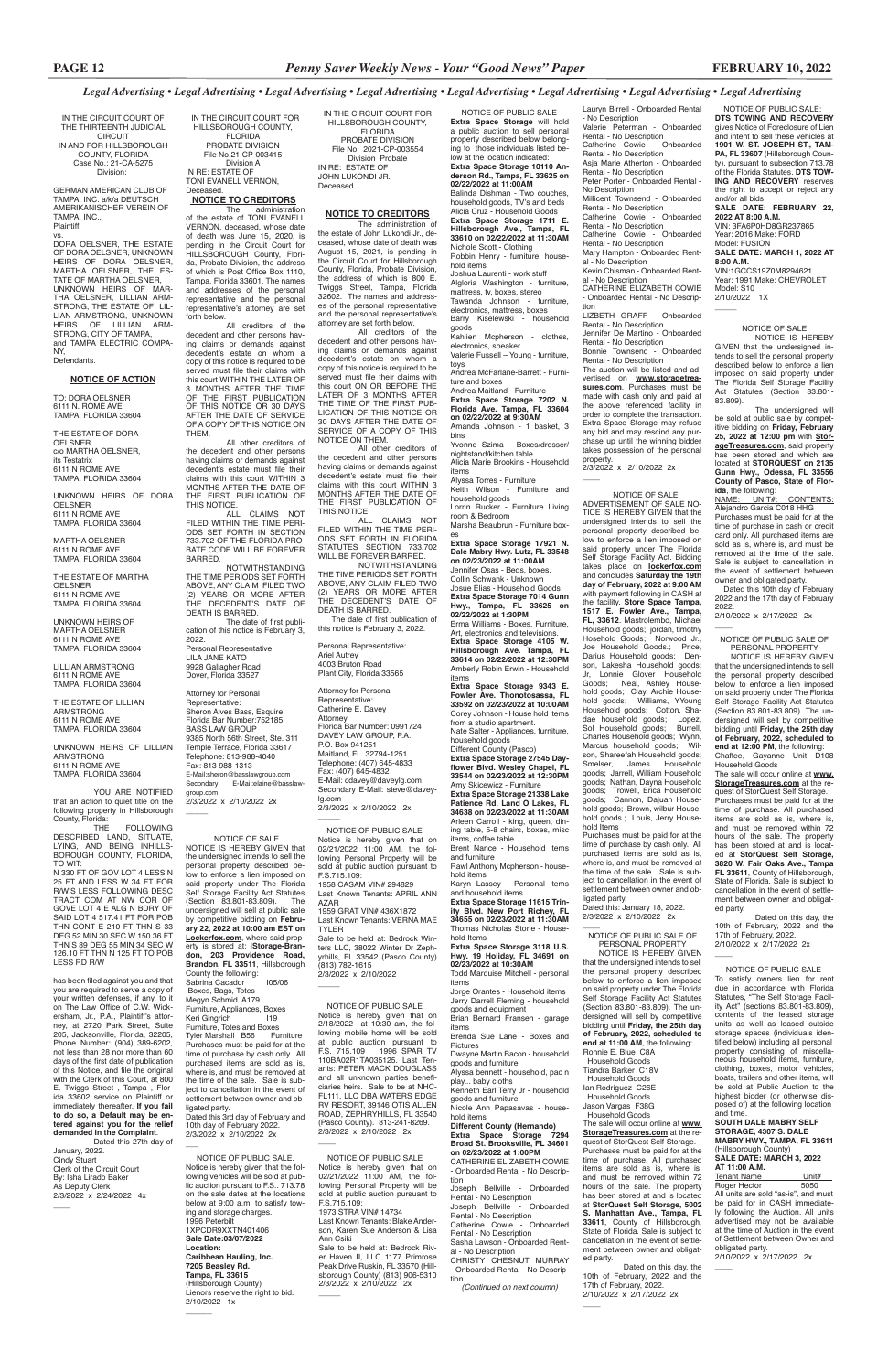TO: LY NA THI NGUYEN Address Unknown YOU ARE NOTIFIED

IN THE CIRCUIT COURT OF THE THIRTEENTH JUDICIAL CIRCUIT IN AND FOR HILLSBOROUGH COUNTY, FLORIDA Case No.: 22-000685 Division: B-P QUANG TRI HO, Petitioner and LY NA THI NGUYEN,

Respondent **NOTICE OF ACTION FOR DISSOLUTION OF MARRIAGE** (NO CHILD OR FINANCIAL SUPPORT)

You must keep the Clerk of the Circuit Court's office notified of your current address. (You may file Notice of Current Address, Florida Supreme Court Approved Family Law Form 12.915.) Future papers in this lawsuit will be mailed to the address on record at the clerk's office.<br>WARNING:

that an action for Dissolution of Marriage has been filed against you and that you are required to serve a copy of your written defenses, if any, to it on QUANG TRI HO, whose address is 938 Lumsden Rd., Brandon, FL 33511, on or before February 21, 2022, and file the original with the Clerk of this Court at 800 E. Twiggs St., Suite 101, Tampa, FL 33602, before service on Petitioner or immediately thereafter. If you fail to do so, a default may be entered against you for the relief demanded in the petition.

 Dated January 18, 2022. CINDY STUART CLERK OF CIRCUIT COURT By:Renae Meyers Deputy Clerk

1/20/2022 x 2/10/2022 4x  $\overline{\phantom{a}}$ 

The action is asking the court to decide how the following real or personal property should be divided: None.

Copies of all court documents in this case, including orders, are available at the Clerk of the Circuit Court's office. You may review these documents upon request.

at the clerk's office. WARNING: Rule 12.285, Florida Family Law Rules of Procedure, requires certain automatic disclosure of documents and information. Failure to comply can result in sanctions, including dismissal or striking of pleadings. Dated January 14, 2022. CINDY STUART CLERK OF CIRCUIT COURT By:Catherine Castillo Deputy Clerk 1/20/2022 x 2/10/2022 4x  $\overline{\phantom{a}}$ 

WARNING: Rule 12.285, Florida Family Law Rules of Procedure, requires certain automatic disclosure of documents and information. Failure to comply can result in sanctions, including dismissal or striking of pleadings.

IN THE CIRCUIT COURT OF THE THIRTEENTH JUDICIAL CIRCUIT IN AND FOR HILLSBOROUGH COUNTY, FLORIDA Case No.: 21-016807 Division: B-P MILDRED LOPEZ PEREZ, Petitioner and FERMIN HERNANDEZ

CONTRERAS, Respondent

# **NOTICE OF ACTION FOR DISSOLUTION OF MARRIAGE** (NO CHILD OR FINANCIAL SUPPORT)

TO: FERMIN HERNANDEZ CONTRERAS Address Unknown YOU ARE NOTIFIED

You must keep the Clerk of the Circuit Court's office notified of your current address. (You may file Notice of Current Address, Florida Supreme Court Ap-proved Family Law Form 12.915.) Future papers in this lawsuit will be mailed to the address on record at the clerk's office.<br>WARNING:

that an action for Dissolution of Marriage has been filed against you and that you are required to serve a copy of your written defenses, if any, to it on MILDRED LOPEZ PEREZ, whose address is 24321 Silkbay Ct., Lutz, FL 33559, on or before February 15, 2022, and file the original with the Clerk of this Court at 800 E. Twiggs St., Suite 101, Tampa, FL 33602, before service on Petitioner or immediately thereafter. If you fail to do so, a default may be entered against you for the relief demand2/3/2022 x 2/24/2022 4x  $\overline{\phantom{a}}$ 

ed in the petition.

TO: SENY DIA 807 9th Avenue, Apt. 2B New York, NY 10019

The action is asking the court to decide how the following real or personal property should be divided: None.

Copies of all court documents in this case, including orders, are available at the Clerk of the Circuit Court's office. You may review these documents upon request.

You must keep the Clerk of the Circuit Court's office notified of your current address. (You may file Notice of Current Address, Florida Supreme Court Approved Family Law Form 12.915.) Future papers in this lawsuit will be mailed to the address on record

YOU ARE NOTIFIED that an action for Dissolution of Marriage has been filed against you and that you are required to serve a copy of your written defenses, if any, to it on ANGELA SAMPSON, whose address is 8900 Bower Bass Circle, Wesley Chapel, FL 33545, on or before March 1, 2022, and file the original with the Clerk of this Court at 800 E. Twiggs St., Tampa, FL 33602, before service on Petitioner or immediately thereafter. If you fail to do so, a default may be entered against you for the relief demanded in the petition. The action is asking the court to decide how the following real or personal property should be divided: None. Copies of all court documents in this case, including orders, are available at the Clerk of the Circuit Court's office. You may review these documents upon request. You must keep the Clerk of the Circuit Court's office notified of your current address. (You may file Notice of Current Address, Florida Supreme Court Approved Family Law Form 12.915.) Future papers in this lawsuit will be mailed to the address on record at the clerk's office.<br>WARNING: WARNING: Rule 12.285, Florida Family Law Rules of Procedure, requires certain automatic disclosure of documents and information. Failure to comply can result in sanctions, including dismissal or striking of pleadings. Dated January 28, 2022. CINDY STUART CLERK OF CIRCUIT COURT By:Isha Tirado-Baker Deputy Clerk 2/3/2022 x 2/24/2022 4x

 $\overline{\phantom{a}}$ 

clothes Myron Larry-Hsld gds/Furn Fredrica Williams-Hsld gds/Furn Dawn Harris-Hsld gds/Furn<br>Phillip Pack-Landcping/ Pack-Landcping/Const.

IN THE CIRCUIT COURT OF THE THIRTEENTH JUDICIAL CIRCUIT IN AND FOR HILLSBOROUGH COUNTY, FLORIDA Case No.: 22-DR-000820 Division: E-P AFRA FERRIERA, Petitioner and TROY D. SANDIFAR, Respondent

> Joshua James-Hsld gds/Furn<br><u>**LIFE STORAGE #643, 21370**<br>WALMART WAY, LUTZ, FL<br>33548 @ 10:00 A.M. ON MON-</u> **DAY, FEBRUARY 28, 2022 (813) 345-2643**

# **NOTICE OF ACTION FOR DISSOLUTION OF MARRIAGE**

(NO CHILD OR FINANCIAL SUPPORT) TO: TROY D. SANDIFAR Address Unknown

YOU ARE NOTIFIED that an action for Dissolution of Marriage has been filed against you and that you are required to serve a copy of your written defenses, if any, to it on AFRA FER-RIERA, whose address is 201 5TH AVE. NW, Ruskin, FL 33570, on or before February 21, 2022, and file the original with the Clerk of this Court at 800 E. Twiggs St., Suite 101, Tampa, FL 33602, before service on Petitioner or immediately thereafter. If you fail to do so, a default may be entered against you for the relief demanded in the petition.

> Taia Hicks Hsld Gds/Furn Stephanie Newsome Hsld Gds/ Furn

The action is asking the court to decide how the following real or personal property should be divided: None.

Copies of all court documents in this case, including orders, are available at the Clerk of the Circuit Court's office. You may review these documents upon request.

> Wayne Franklin – Hsld Gds Lawrence McNally – Hsld Gds Ryan Morehead - Hsld Gds; TV/ Stereo Equip

> Andrei Rodriguez – Hsld Gds William Rodriguez – Hsld Gds Jessica Smith – Other: Dirt Bike Anthoney Vega – Vehicle/ Boat/ **Trailer**

WARNING: Rule 12.285, Florida Family Law Rules of Procedure, requires certain automatic disclosure of documents and information. Failure to comply can result in sanctions, including dismissal or striking of pleadings.

 Dated January 20, 2022. CINDY STUART CLERK OF CIRCUIT COURT By:Kineta Nash Deputy Clerk

| IN THE CIRCUIT COURT OF    |
|----------------------------|
| THE THIRTFFNTH             |
| <b>JUDICIAL CIRCUIT</b>    |
| IN AND FOR HILLSBOROUGH    |
| COUNTY, FLORIDA            |
| <b>FAMILY LAW DIVISION</b> |
| Case No.: 21-DR-017743     |
| Division: E                |
| ANGELA SAMPSON.            |
| Petitioner                 |
| and                        |
| SENY DIA,                  |
| Respondent                 |
| NOTICE C<br>8 CTION.       |

#### **NOTICE OF ACTION FOR DISSOLUTION OF MARRIAGE** (NO CHILD OR FINANCIAL SUPPORT)

Tools/Applnces, TV/Stereo Equin Jannine Johnson Hsld gds/Furn<br>Michael Chandler Hsld gds/Furn Michael Chandler<br>Donte Crooks Hsld gds/Furn<br>Boxes Barry Taracks<br>Sarah Bivens Sarah Bivens Hsld gds/Furn<br>Arcilio Mendez Hsld ads/Furn Hsld gds/Furn<br>Vehicle Daniel Perez **LIFESTORAGE#088, 7550 W. WATERS AVE., TAMPA, FL 33615 @ 10:00 A.M. ON MONDAY, FEB-RUARY 28, 2022 (813) 885-6515** Customer Name Contents Jennifer Aromi- Clothes, Shoes. Richard Maxa- Hsld gds/Furn, TV/ Stereo Equip, Tools/Applnces.<br>Cesar Diaz Hsld qds/F Cesar Diaz Hsld gds/Furn.<br>Crystal Pena Hsld gds/Furn. Crystal Pena Hsld gds/Furn. Jessiebell Tomasi Hsld gds/Furn. Jacqueline Hill- Hsld gds/Furn, TV/ Stereo Equip, Sprting gds, Boxes, Off Furn. Hotel Godfrey Carpet. Maximillian Zelaya Hsld gds/Furn, Antiques.<br>Michael Farrar Michael Farrar Hsld gds/Furn.<br>Xavier Booth Hsld gds/Furn. Hsld gds/Furn. **LIFE STORAGE #162, 6010 E. HILLSBOROUGH AVE.,TAMPA, FL 33610 @ 10:00 A.M. ON MON-DAY, FEBRUARY 28, 2022 (813) 612-9280** Customer Name Contents Johnathan Jaskson Hsld gds/Furn<br>Alyssa Brown Hsld gds/Furn Alyssa Brown Hsld gds/Furn Jacqueline Rhone Hsld gds/Furn/ Bags of clothes Maurice Walton Hsld gds/Furn Lemuel Padgett Hsld Gds/Furn Vechicle/Boat/Trailer

Ann Sullivan Hsld Gds/Furn Hsld Gds/Furn Elnora Yancey Hsld Gds/Furn/TV/ Stereo Equip. Daniel Alfred Pongnon Hsld Gds/

Furn<br>Edwards Arnold

Edwards Arnold Small Trailer<br>Victory Fipps Hsld Gds/Furn/TV/<br>Stereo Equip./Tools/Appli./Office Stereo Luck...<br>Fur/Machines/Equip. Gillena Longworth Hsld Gds/Furn/ TV/Stereo Equip./Tools/Appli./ Office Fur/Machines/Equip. Latrenda Johnson Hsld Gds/Furn Michelle Wilson Hsld Gds/Furn Candice Thomas Hsld Gds/Furn Anthony Fernandez Hsld Gds/Furn/ TV/Stereo Equip./Tools/Appli. Jennifer Chagas Hsld Gds/Furn Tamara Buie Hsld Gds/Furn/TV /

Stereo Equip/Tools/Appli.<br>Ashia Woodard Hsld Gds/Furn Ashia Woodard Hsld Gds/Furn Chelsey Woods Hsld Gds/Furn/ Office Fur/ Machines/Equip.<br>Felecia Manning Hsld Gds/Furn Felecia Manning Elexus Hammond Hsld Gds/Furn Bembry Jr. Roosevelt Hsld Gds/ Furn/Tools/Appli/Clothes Ursula Gordon<br>Jsverirra Ervin Hsld Gds/Furn Mitchell Anderson Hsld Gds/Furn Lasheka Thomas Hsld Gds/Furn/ Tools/Appli.

David Wright Hsld Gds/Furn/TV/ Stereo Equip./Tools/Appli. Darlene Green Hsld Gds/Furn/TV/ Stereo Equip./Tools/Appli. Melissa Miller Hsld Gds<br>Sabrina Stubbins Hsld Gds Sabrina Stubbins Hsld Gds<br>Jermaine Howard Hsld Gds Jermaine Howard Hsld Gds Kyle Downie Yolanda D Fredricks Hsld Gds/ Furn/TV/Stereo Equip./Tools/Appli. Jessica Williams Hsld Gds/Bike **LIFE STORAGE #637, 1011 E. MARTIN LUTHER KING JR. BLVD.,TAMPA, FL 33603 @ 10:00 A.M. ON MONDAY, FEBRUARY 28, 2022 (813) 448-7039**  Customer Name<br>Jeffrey Arnold

Hsld gds/Furn

Ellis Mcghee Hsld gds/Furn Shakeya Mccoggle-Hsld gds/ Furn/boxex/bins Kimberly Sankey-Hsld gds/Furn/ clothes Valery Sheppard-Hsld gds/Furn/

> Customer Name Jose R. Gonzalez Hsld Gds/Furn, Boxes Richard Ferullo Hsld Gds/Furn,

Tools/Applnces Jeffrey Reyes Hsld Gds/Furn,

boxes/bins Sadesia Toler-Hsld gds/Furn Melissa Helms-Hsld gds/Furn Brian Hamilton-Hsld gds/Furn Toyka Joyner-Hsld gds/Furn/

Equip Keno Smiley-Hsld gds/Furn Equina Philyor-Hsld gds/Furn Robert Cherry-Hsld gds/Furn/ boxes

> Customer Name Contents<br>Rhonda Hardee Hsld Gds/Furn **Rhonda Hardee** Hsld Gds/Furn<br>Rhonda Hardee Hsld Gds/Furn Rhonda Hardee Hsld Gds/Furn<br>Rhonda Hardee Hsld Gds/Furn Rhonda Hardee Hsld Gds/Furn Rhonda Hardee<br>Daniel Bain Hsld Gds/Furn Jyssica Valdes Hsld Gds/Furn<br>Brianna Brooks Hsld Gds/Furn Frianna Brooks Hsld Gds/Furn<br>Glenda Hamilton Hsld Gds/Furn Glenda Hamilton Saddam Cervantes Hsld Gds/Furn **LIFE STORAGE #8332, 102 N. 20TH ST., TAMPA, FL 33605 @ 10:00 A.M. ON MONDAY, FEB-RUARY 28, 2022 (813) 440-8203**  Customxwer Name Contents Nneka Ricketts<br>Allan Alexander Hsld Gds/Furr Hsld Gds/Furn<br>Furn Markebia Jones<br>Harold Franklin Hsld Gds/Furn Harold Franklin Hsld Gds/Furn<br>Daven Padgett Hsld Gds/Furn Daven Padgett<br>Hector Flores Hsld Gds/Furn Keyshawn Arrington Hsld Gds/ Furn Tyler Pertile Bed, Dresser, Night-

stands, Boxes Daniel Kowal King Bed, Dining Set, 3 TV's Hsld Gds/Furn

2/3/2022 x 2/10/2022 2x  $\overline{\phantom{a}}$ 

Customer Name Contents David Murray Hsld Gds/Furn Virginia Garcia Hsld Gds/Furn Sapphire Aguilera Office Furn/ Mach/Equip Rebecca Bayless Hsld Gds/Furn

Applnces, TV/Stereo Equip eena Shanks Hsld Gds/Furn, Off Furn/Mach, boxes, Sprtng Goods Andrew Handcock Hsld Gds/Furn Lourdes Gomez Other; Personal<br>Enrique Perez Hsld Gds/Furn Enrique Perez Hsld Gds/Furn **LIFE STORAGE #888, 1705 W. KENNEDY BLVD., TAMPA, FL 33606 @ 10:00 A.M. ON MON-DAY, FEBRUARY 28, 2022 (813) 459-0032**

<u>Customer Name Contents </u><br>Robyn Southers- Paperwork pic-

Kathleen Madden Hsld Gds/Furn, TV/Stereo Equip Kathleen Madden Hsld Gds/Furn Morgan Wilson Hsld Gds/Furn

tures<br>Regis Smith Hsld gds/Furn Jesus Wilson Hsld gds/Furn, Boxes Dywanda George Equipment Kaelin Sims Hsld gds/ Furn Chloe Mercado Hsld gds/ Furn, Boxes, bins, personal items

**LIFE STORAGE #1005, 607 E. BLOOMINGDALE AVE., BRAN-DON, FL 33511 @ 10:00 A.M. ON MONDAY, FEBRUARY 28, 2022 (813) 661-2244**  Customer Name Contents

Dana Foley Hsld Gds/Furn, TV/ Stereo Equip, Tools/Applnces, Acct Rcrds/Sales Samples James Pitisci III Hsld Gds/Furn, Rahman Horne Hsld Gds/Furn, TV/ Stereo Fauin

 Boxes Jack Jenkins Hsld Gds/Furn Javaris Reynolds Hsld Gds/Furn<br>Jovce Govea Hsld Gds/Furn. Hsld Gds/Furn, Tools/Applnces, Paintings and photos

Christopher Lee Albritton Hsld Gds/ Furn Dana Foley Hsld Gds/Furn, TV/ Stereo Equip, Tools/Applnces, Misc.

Household Items Bryan Powe Hsld Gds/Furn, TV/ Stereo Equip, Tools/Applnces

Jaclyn Soggs Hsld Gds/Furn, TV/ Stereo Equip Daniel Adams Hsld Goods/Furn,

TV/Stereo Equip Brittany Irene Bednar Hsld Gds/Furn

Customer Name Contents Joan E. Sumner (Barnhart) Hsld Gds Joseph Hood Hsld Gds<br>Fric M Wiggins Hsld Gds Eric M. Wiggins Hsld Gds<br>Stephanie Gonzalez Hsld Gds Stephanie Gonzalez Hsld Gds<br>Tara Ward Hsld Gds Tara Ward Hsld Gds **LIFE STORAGE #1022, 5120 SR 674, WIMAUMA, FL 33598 @ 10:00 A.M. ON MONDAY, FEBRUARY** 

#### **28, 2022 (813) 634-4851**  Customer Name

Feleasha Monteleone Hsld Gds/ Furn

Nathaniel Monteleone Hsld Gds/ Furn Arlene Thornton Hsld Gds.Furn,

Boxes **LIFE STORAGE #649, 20315** 

**TROUT CREEK DR., TAMPA, FL 33647 @ 10:00 A.M. ON MON-DAY, FEBRUARY 28, 2022 (813) 330-3189**

Customer Name Contents Ariel Glover Hsld Gds/Furn Candice Crouch Hsld Gds/Furn

> Customer Name Contents Zephran Elias Vereen HLD GDS/ **FURN**

Chadrick Hicks Hsld Gds/ Furn, Tools/Applnces/Off Furn Sade Perkins Hsld Goods/

Furn.,Stereo Equip/Office Furn **LIFE STORAGE #678, 815 E. FLETCHER AVE.,TAMPA, FL 33612 @ 10:00 A.M. ON MON-**

**DAY, FEBRUARY 28, 2022 (813) 971-0427** Customer Name Contents Richard Grimes – Hsld Gds Shirley Berrios – Hsld Gds

Kennetha Carter – Hsld Gds Sheryl Johnson – Hsld Gds Shakeena Johnson – Hsld Gds Casey Phillips – Hsld Gds; TV/ Stereo Equip; Tools/Applncs; Office Furn/Mach/Equip Amanda Davis – Hsld Gds Lacy Bracken – Hsld Gds; Tools/ Applncs Javier Robert – Hsld Gds Osceola Williams Sr - Hsld Gds; TV/Stereo Equip Myeshia Stafford – Hsld Gds Mary F Arment – Hsld Gds Keyona Jones - Hsld Gds; TV/ Stereo Equip; Tools/Applncs Unique Collins – Hsld Gds

Division: D IN RE: THE MARRIAGE OF DANA THOMAS AWAD,

Melondie Pollo – Hsld Gds Carlos Delgado – Hsld Gds

Oshaunda Blanding – Hsld Gds George Torres – Hsld Gds Rushelle Perry - Hsld Gds; TV/ Stereo Equip

2022, and file the original with the Clerk of this Court at 800 E. Twiggs St., Suite 101, Tampa, FL 33602, before service on the Petitioner's attorney or immediately thereafter. If you fail to do so, a default will be entered against you for the relief demanded in the petition. Dated January 18, 2022. CINDY STUART CLERK OF CIRCUIT COURT By:Kineta Nash Deputy Clerk 1/27/2022 x 2/17/2022 4x  $\overline{\phantom{a}}$ 

Rushelle Perry – Hsld Gds; Other: Boxes

Charlotte Wilbur – Hsld Gds Yolanda Marie Jones - Hsld Gds; TV/Stereo Equip Latonya Miller – Hsld Gds Dora Frost – Hsld Gds Alfred Fields – Hsld Gds Juan Frias – Hsld Gds Kim Bell – Hsld Gds Joseph Dachille – Hsld Gds Camille Smith – Hsld Gds  *(Continued on next column)*

#### NOTICE OF SALE

In accordance with the provisions of State Law, there being due and unpaid charges for which the undersigned is entitled to satisfy an owner and/or manager's lien of the goods hereinafter described and stored at **LIFESTORAGE** located at each specified location in Hillsborough County; And, due notice having been given, to the owner of said property and all parties known to claim an interest therein, and the time specified in such notice for payment of such having expired, the goods will be sold to the highest bidder or otherwise disposed of at a public auction to be held online at **www.StorageTreasures.com**  which will end on **MONDAY, FEB-RUARY 28, 2022 @ 10:00 A.M. LIFE STORAGE #071, 3000 W. COLUMBUS DR.,TAMPA, FL 33607 @ 10:00 A.M. ON MON-DAY, FEBRUARY 28, 2022 (813) 874-2718**  Customer Name Contents Jessica Penrod Hsld gds/Furn,

Mincey Christopher Hsld Gds/Furn Burgman Linda<br>Keith Napier Hsld Gds/Furn Keith Napier Hsld Gds/Furn<br>Julissa Ortiz Hsld Gds/Furn Held Gds/Furn Montague Shania Hsld Gds/Furn<br>Dwayne Taylor Hsld Gds/Furn Hsld Gds/Furn Vaulx Evelyn Hsld Gds/Furn/TV/ Stereo Equip.

Maurice Walton Hsld Gds/Furn<br>Curtis Bryant Hsld Gds/Furn Hsld Gds/Furn<br>Hsld Gds/Furn Quingon Jenkins Nancy Nuccio Flores Hsld Gds/ Furn 20 suit cases 20 boxes beds dressers<br>Ann Sullivan

Stereo Equip/Tools/Appli.

China Gadsen Hsld Gds/Furn/TV/

*(Continued on next column)*

Ronald Moore Hsld Gds/Furn, TV/Stereo Equip Alberto Santiago Vehicle Merry Scott Hsld Gds/Furn,TV, Stereo Equip

Carlos Hernandez Hsld Gds/Furn, TV/Stereo Equip, Tools/Applnces Samuel Soto Hsld Gds/Furn Yolanda Boyd Hsld Gds/Furn Carolyn Jones Hsld Gds/Furn Ricardo Zayas Gomez Hsld Gds/

Furn

**LIFE STORAGE #8301, 30236 STATE ROAD 54, WESLEY CHAPEL, FL 33543 @ 10:00 A.M. ON MONDAY, FEBRUARY 28, 2022 (813) 973-0004** 

Boxes, Totes

**LIFE STORAGE #8307, 27050 STATE ROAD 56, WESLEY CHAPEL, FL 33544 @ 10:00 A.M. ON MONDAY, FEBRUARY 28, 2022 (813) 994-9239** 

**LIFE STORAGE #679, 1792 W. HILLSBOROUGH AVE.,TAMPA, FL 33603 @ 10:00 A.M. ON MONDAY, FEBRUARY 28, 2022 (813) 879-7318** Customer Name Contents

Anthony Alvarado Hsld Gds/Furn, Tools/AppInces, TV/Stereo Equip<br>/John Allred Hsld Furn, Tools.

Crystal Moore Hsld Gds/Furn, Tools/Applnces

Nathan Love Hsld Gds/Furn, TV/ Stereo Equip, Tools/Applnces Kenon Burns Off Furn/Mach/Equip,

Lndscpng/Cnstrctn Equip Cheri Meirose Hsld Gds/Furn **LIFE STORAGE #1016, 2107 E.** 

**COLLEGE AVE., RUSKIN, FL 33570 @ 10:00 A.M. ON MON-DAY, FEBRUARY 28, 2022 (813) 641-1889** 

Ashley Shaw – Hsld gds/Furn., TV/ Stereo Equip. Eloim Salvador – Hsld gds/Furn.

**LIFE STORAGE #1052, 808 NORTH ROME AVE., TAMPA, FL 33606 @ 10:00 A.M. ON MON-DAY, FEBRUARY 28, 2022 (813) 557-5351** 

Customer Name Contents Melchisedec Williams - China cabinet, burrough

Kella McCaskill- Hsld items, office items Ashley Goggins- Hsld Gds/ Furn Ashley Goggins- Hsld Gds/ Furn

Thomas Fitzgerald- Business samples, hsld items **LIFE STORAGE #1053, 5400 S. WESTSHORE BLVD., TAMPA,** 

**FL 33611 @ 10:00 A.M. ON MON-DAY, FEBRUARY 28, 2022 (813) 413-7553** 

Lesley Sharp HLD GDS/FURN Reid Howard HLD GDS/FURN Tara Nicole Golding HLD GDS/ FURN

Jennifer Swanson HLD GDS/ FURN, TOOLS/APPLIANCES **LIFE STORAGE #7115, 5628 GUNN HWY., TAMPA, FL 33624 @ 10:00 A.M. ON MONDAY, FEB-RUARY 28, 2022 (813) 514-2607**  Customer Name Contents Michael Papp- Hsld gds/Furn, TV/ Stereo Equip, Tools/Applnces. Joshua Carrion- Hsld gds/Furn. Ashley Oliver- Hsld gds/Furn, TV/ Stereo Equip, Tools/Applnces. Zipporah Wells- Hsld gds/Furn, TV/Stereo Equip. Charles Moye- Hsld gds/Furn, TV/ Stereo Equip. **LIFE STORAGE #7213, 12151 W. HILLSBOROUGH AVE., TAMPA, FL 33635 @ 10:00 A.M. ON MON-DAY, FEBRUARY 28, 2022 (813) 321-5018**  Customer Name Contents Joshua Morrow HLDS GDS/FURN **LIFE STORAGE #8279, 2119 W. HILLSBOROUGH AVE., TAMPA, FL 33603 @ 10:00 A.M. ON MON-DAY, FEBRUARY 28, 2022 (813) 345-2596**  Customer Name Contents Michael Holt Hsld Gds/Furn Treyonna Monroe Hsld Gds/Furn, TV/Stereo Equip, Tools/Applnces Joaquin Murrieta Hsld Gds/Furn, Totes Lisa Hayworth Hsld Gds/Furn Creating Custom Dreams Acctng rcrds/Sales Sampls, Inventory and Supplies

*(Continued on next column)*

IN THE CIRCUIT COURT OF THE THIRTEENTH JUDICIAL CIRCUIT

IN AND FOR HILLSBOROUGH COUNTY, FLORIDA CIVIL ACTION FAMILY LAW DIVISION Case No.: 21-DR-017041

Petitioner/Husband and

CHRYSTAL MARIE JOSEPHINE

AWAD, Also Known As

CHRISTAL MARIE JOSEPHINE AWAD, CHRISTAL MARIE JOSE-PHINE SCHAFF And CHRYSTAL

SCHAFF, Respondent/Wife

**SCHAFF** 

**AMENDED NOTICE OF ACTION** (Amended to Correct Wife's Address) TO: CHRYSTAL MARIE JOSE-PHINE AWAD, Also Known As CHRISTAL MARIE JOSEPHINE AWAD, CHRISTAL MARIE JOSE-PHINE SCHAFF And CHRYSTAL

 43230 Gadsden Avenue #184, Lancaster, CA 93534

YOU ARE NOTIFIED that an action for the Dissolution of Marriage has been filed against you and you are required to serve a copy of your written defenses, if any, to it on LANCE K. STALNAKER, the petitioner's attorney, whose address is Post Office Box 6146, Lakeland, FL 33807, on or before February 21,

 NOTICE OF PUBLIC SALE Notice is hereby given that on FEBRUARY 25, 2022 at 8:00AM the following vehicles will be sold for towing and storage charges: 2000 MAZDA PROTEGE VIN#JM1BJ2224Y0300037 2012 CHEVY VIN#2G1WG5E30C1276590 Sale to be held at AUTOMOTIVE TOWING 4816 N. CORTEZ AVE., TAMPA, FL 33614 (Hillsborough County). AUTOMOTIVE TOWING reserves the right to bid. 2/10/2022 1X